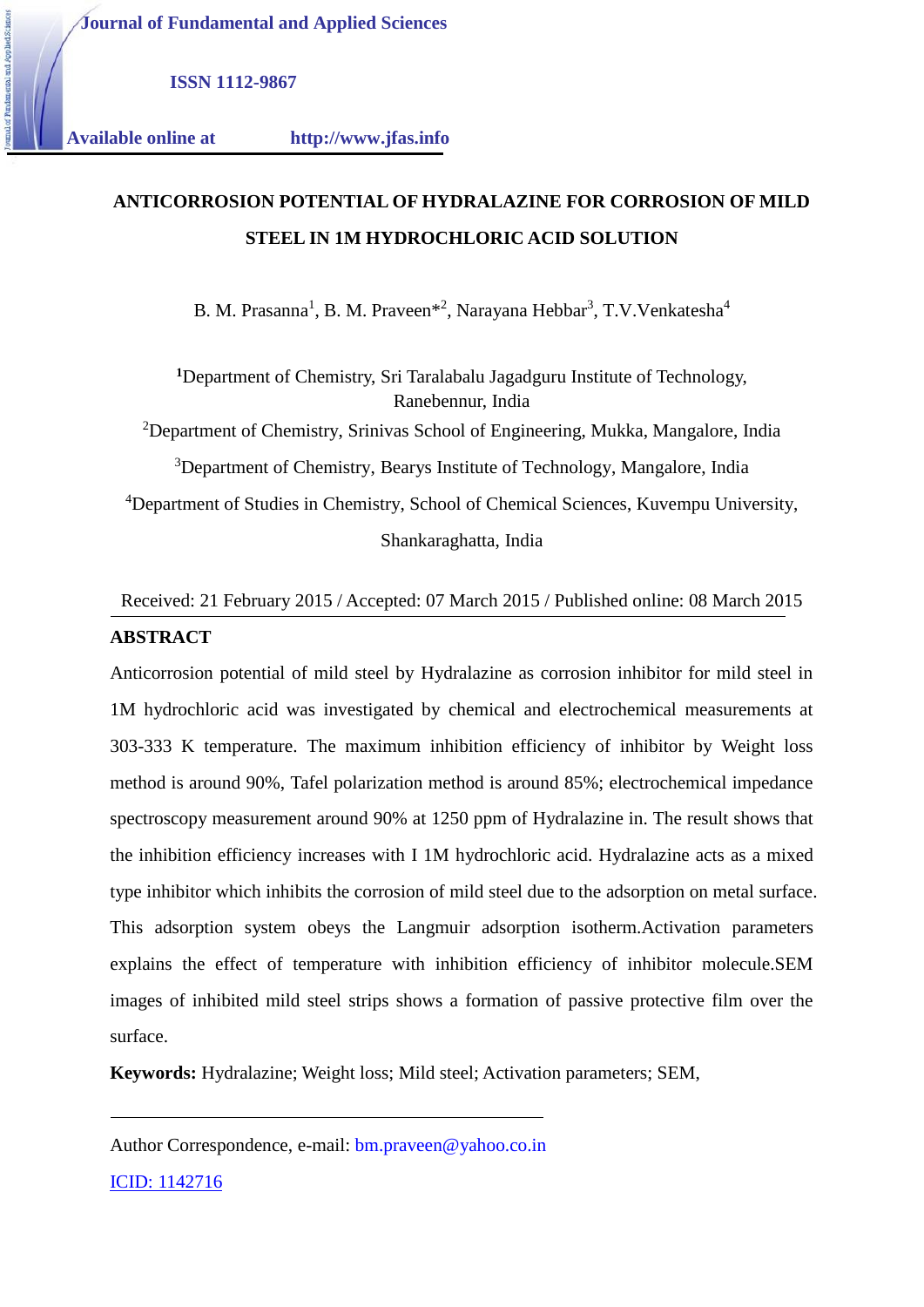## **1. INTRODUCTION**

Mild steel is most commonly used material in structural and industrial applications due to its superior structural property and thermal stability. It is used under acid and alkaline media for acid pickling, acid descaling, and oil well acidification in industrial applications. During these processes mild steel readily undergoes corrosion. Corrosion inhibition of mild steel in acid solutions has become one of the most urgent and severe challenges in acid pickling process to prevent undesirable metal dissolution and excess acid consumption [1-7] several methods are used to control the corrosion process to avoid the metal dissolution. Among those use of inhibitor is the most convenient method to control the corrosion. The majorities of the well-known corrosion inhibitors are organic heterocyclic compounds, which containing nitrogen, oxygen, phosphorus and sulfur in their functional groups with aromatic and heterocyclic rings [8-18]. Through these elements and electrons in heterocyclic rings, inhibitor molecules adsorbed on the metal surface and provide a barrier between metal and corrosive environment, thereby reducing the corrosion rate. Many corrosion inhibitors are generally toxic and generate health hazards. The effectiveness of inhibition depends on the surface charge of the metal, the nature of the medium and chemical structure of the inhibitor molecule such as functional groups, aromaticity, and the p orbital character of the donating electron, steric factor, and electron density at the donor atoms [19-22].

Hydralazine is an anti hypertension drug molecule, which consist of electron rich nitrogen atoms. Through this nitrogen atoms Hydralazine easily adsorbed on the surface of the mild steel in acid media, which gives scope for its study as a efficient corrosion inhibitor. In the present work the inhibiting action of Hydralazine for corrosion of mild steel has been studied by Tafel polarization, impedance spectroscopy, thermodynamic and activation measurements. The surface study was done by SEM analysis at temperature region of 303-333K in 1M HCl solution.

#### **2. RESULTS AND DISCUSSION**

#### **2.1. Weight loss measurements**

The weight loss measurement was conducted for the corrosion inhibition of mild steel in 1M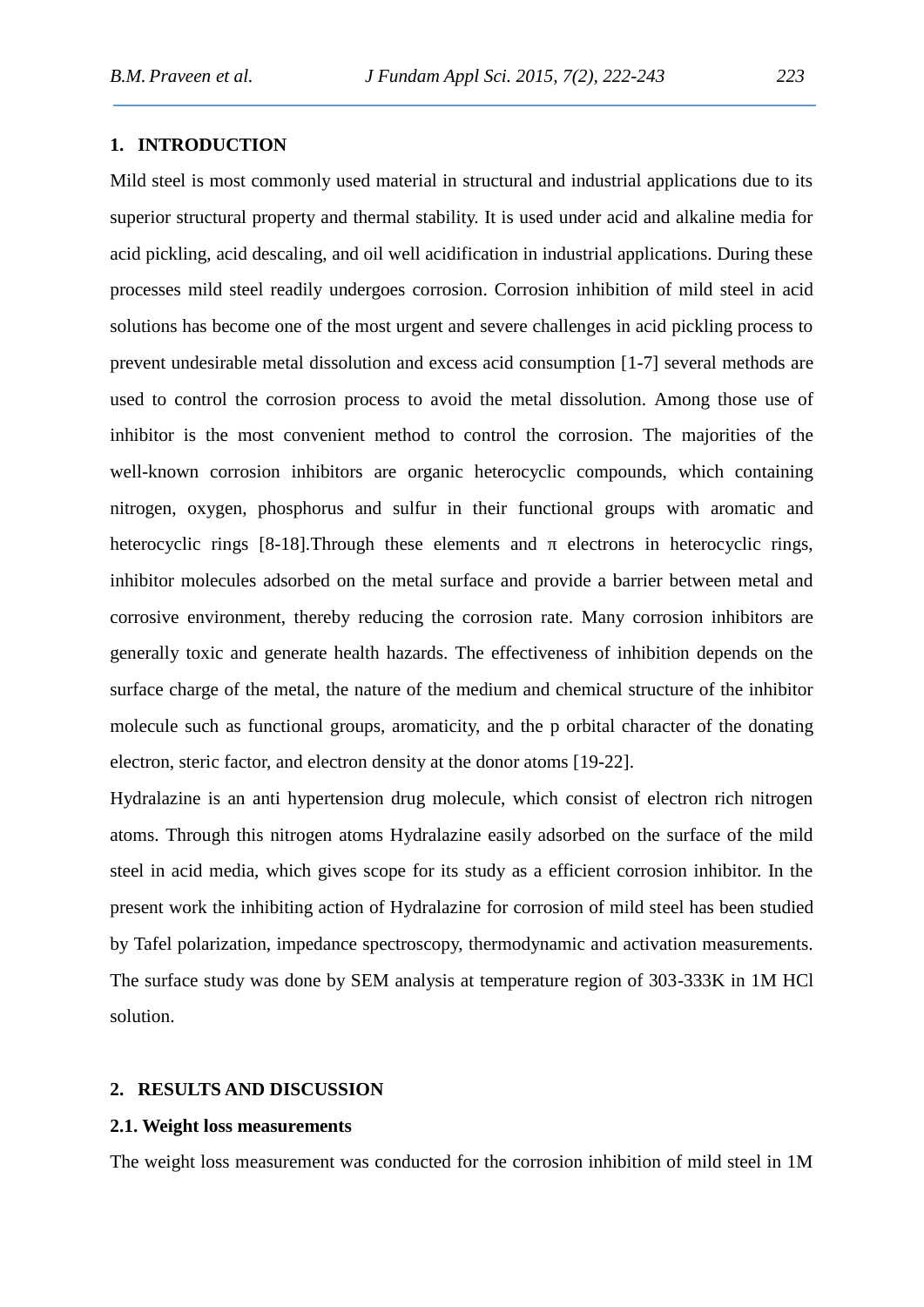hydrochloric acid in absence and presence of various inhibitor concentrations. The corrosion parameters were computed and reported in Table 1.

| <b>Corrosive medium</b> | <b>Corrosion rate</b>   | <b>Inhibition efficiency</b> |  |  |
|-------------------------|-------------------------|------------------------------|--|--|
| of Hydralazine          |                         | W                            |  |  |
| (ppm)                   | (gm/cm <sup>2</sup> hr) | (%)                          |  |  |
| <b>Blank</b>            | 0.357                   |                              |  |  |
| 250                     | 0.170                   | 52.38                        |  |  |
| 500                     | 0.132                   | 63.00                        |  |  |
| 750                     | 0.098                   | 72.54                        |  |  |
| 1000                    | 0.042                   | 88.22                        |  |  |
| 1250                    | 0.021                   | 94.11                        |  |  |

**Table 1.** Corrosion parameters obtained from the weight loss measurement for corrosion of mild steel in 1M HCl in absence and Presence of various concentrations of Hydralazine.



**Fig.1.**Variation of concentration against (A) Corrosion rate (B) Inhibition efficiency of corrosion inhibition of mild steel in 1M HCl in absence and Presence of various concentrations of Hydralazine.

From the Table 1 and Fig.1 suggests the following discussions,

 Corrosion rate decreases with increase of inhibitor concentration (Figure 1A) due to either increase the thickness of adsorption layer or covers the surface of mild steel by the inhibitor molecules.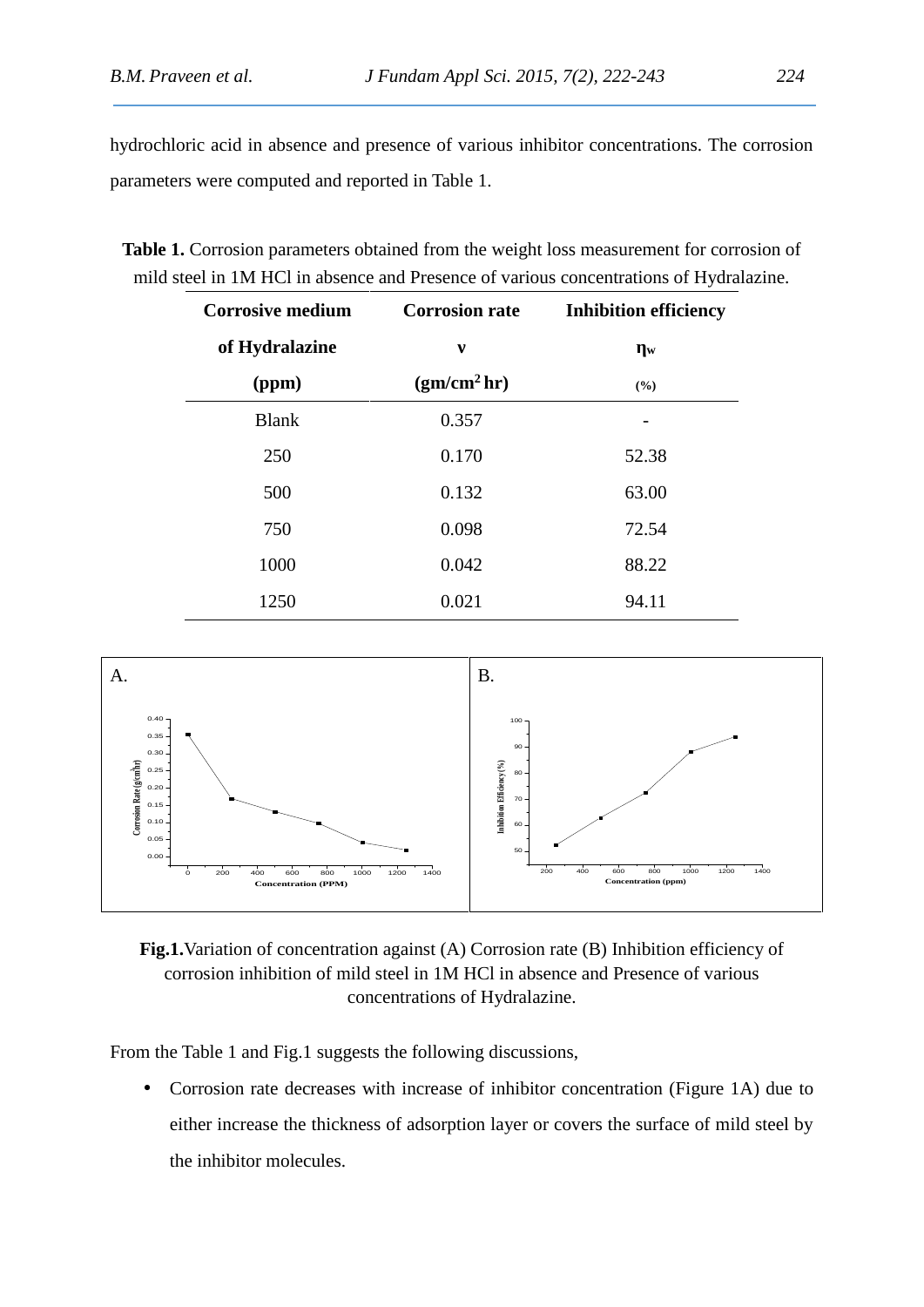• Inhibition efficiency increases with increase of inhibitor concentrations (Figure 1B).The highest value of 94.11 % was obtained at 1250 ppm concentration of Hydralazine.

While considering the above result and discussion Hydralazine acts as a good corrosion inhibitor for mild steel in 1M HCl solution.

#### **2.2. Tafel Polarization measurements**

Tafel Polarization plots were obtained for the corrosion of mild steel in 1M HCl solution in absence and presence of various inhibitor concentrations at a temperature region 303-333K. Ploted Tafel plots was described in Fig.2.The Electrochemical corrosion parameters such as corrosion potential ( $E_{corr}$ ), corrosion current density ( $i_{corr}$ ), corrosion rate () cathodic Tafel slope (c), anodic Tafel slope (a) and inhibition efficiency ( $\beta$ ) obtained from the Tafel polarization measurement were reported in Table 2. The inhibition efficiency  $\binom{p}{p}$  was calculated from the fallowing equation.

$$
P_{\rm P} = \frac{i_{\rm corr}^{\rm o} - i_{\rm corr}}{i_{\rm corr}^{\rm o}} \times 100 \tag{1}
$$

Where,  $i^{\circ}$ <sub>corr</sub> and  $i_{corr}$  are corrosion current density in the absence and presence of inhibitor respectively.

From Table 2.suggests that the close observation of results obtained from the Tafel polarization method. Whenever inhibitor concentration increases as on 250-1250 ppm of Hydralazine concentration in 1M HCl solution at 303-333K following discussions was listed as follows,

The Corrosion rate () was gradually decreases due to the adsorption of the inhibitor molecule on the surface of the mild steel which retards the corrosion process. So that the inhibition efficiency of the inhibitor molecule increases.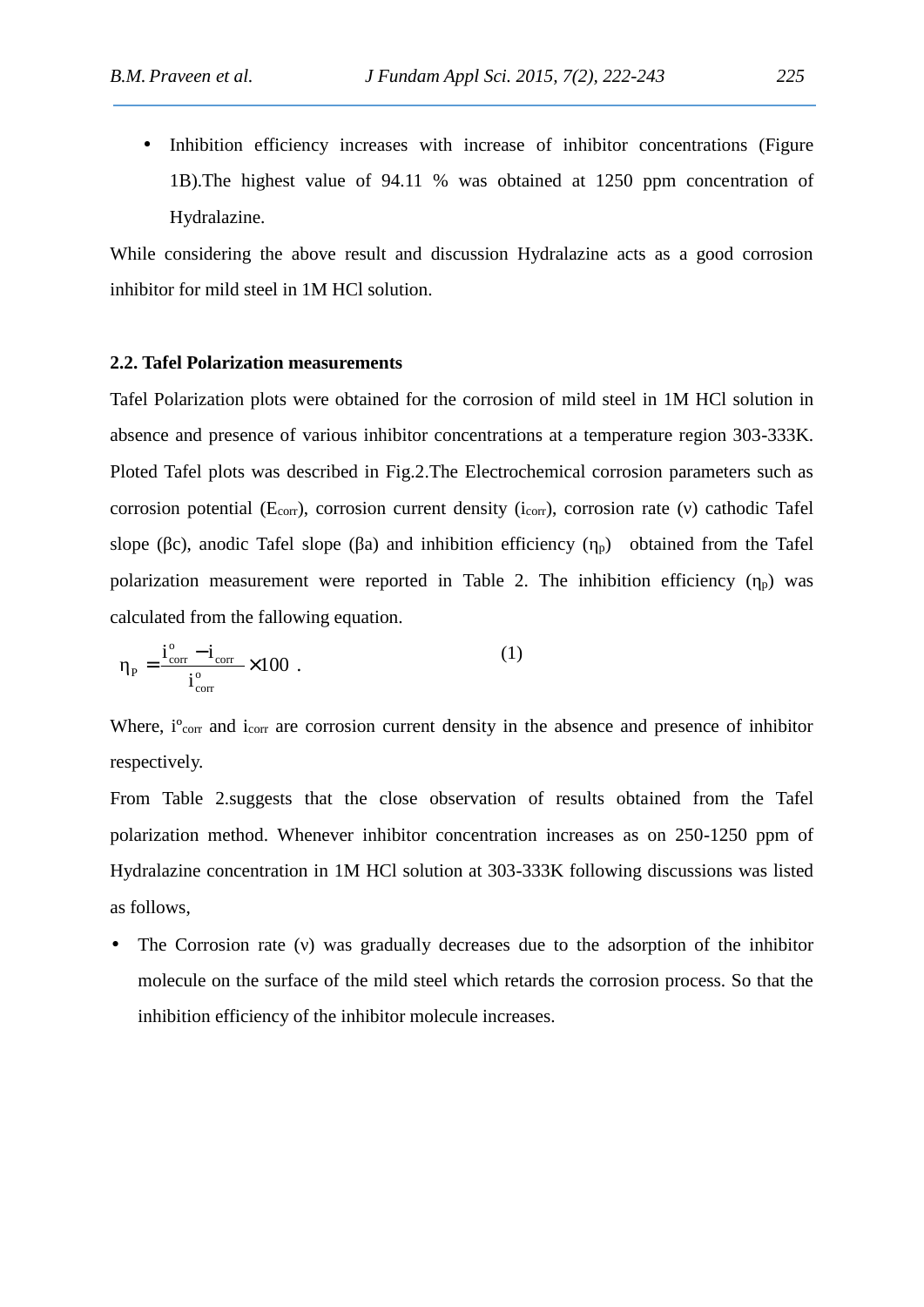

**Fig.2.** Tafel polarization plots for the corrosion of mild steel in 1M HCl in the absence and presence of various inhibitor concentrations at (A) 303 K (B) 313 K (C) 323 K (D) 333 K temperatures.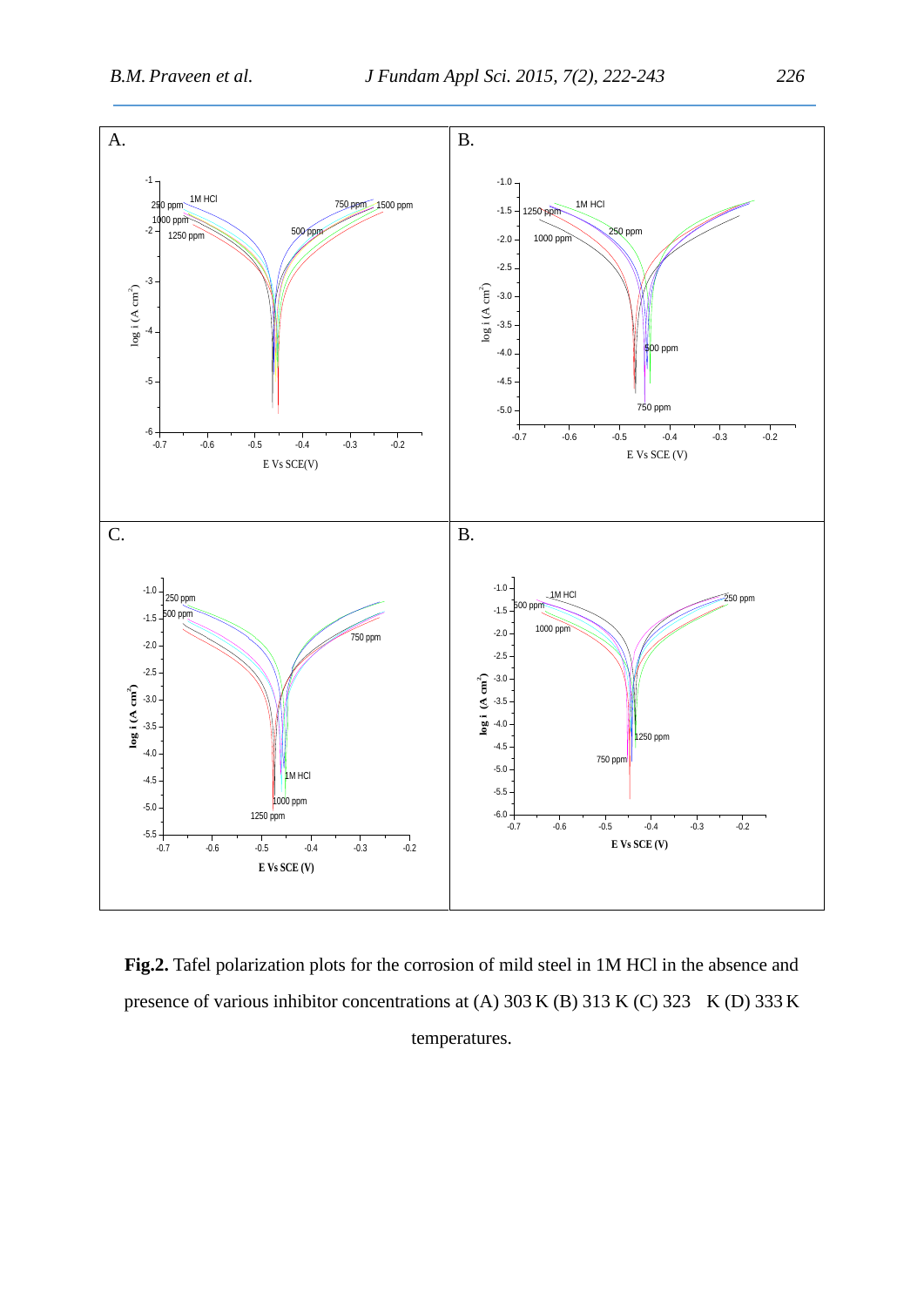| Temp. | <b>Inhibitor</b> | Corrosion         | Corrosion       | Corrosion | Cathodic    | <b>Anodic</b> | <b>Inhibition</b> |
|-------|------------------|-------------------|-----------------|-----------|-------------|---------------|-------------------|
|       | concentratio     | potential         | current density | rate      | slope       | slope         | efficiency        |
| (K)   | $\mathbf n$      | E <sub>corr</sub> | density         | corr      | $\mathbf c$ | $\mathbf a$   |                   |
|       | $\mathbf C$      |                   | icorr           |           |             |               | $\mathbf{p}$      |
|       |                  | (V)               | $(A cm-2)$      | (mpy)     | mV/decade   | mV/decade     |                   |
|       | (ppm)            |                   |                 |           |             |               | $\frac{0}{0}$     |
|       | <b>Blank</b>     | $-0.480$          | 0.259           | 50.75     | $-5.800$    | 5.900         | $-$               |
|       | 250              | $-0.466$          | 0.145           | 28.50     | $-6.298$    | 6.602         | 30.50             |
|       | 500              | $-0.460$          | 0.120           | 23.47     | $-6.425$    | 6.638         | 53.66             |
| 303   | 750              | $-0.456$          | 0.106           | 20.82     | $-6.639$    | 7.128         | 59.07             |
|       | 1000             | $-0.453$          | 0.077           | 15.00     | $-6.518$    | 6.710         | 70.02             |
|       | 1250             | $-0.451$          | 0.059           | 13.50     | $-6.809$    | 7.377         | 77.22             |
|       |                  |                   |                 |           |             |               |                   |
|       | <b>Blank</b>     | $-0.471$          | 0.427           | 83.53     | $-5.279$    | 5.200         |                   |
|       | 250              | $-0.468$          | 0.229           | 44.87     | $-6.140$    | 6.270         | 46.37             |
|       | 500              | $-0.462$          | 0.208           | 40.75     | $-6.400$    | 6.530         | 51.28             |
| 313   | 750              | $-0.456$          | 0.160           | 31.43     | $-6.408$    | 6.290         | 62.50             |
|       | 1000             | $-0.452$          | 0.134           | 26.24     | $-6.134$    | 6.020         | 68.60             |
|       | 1250             | $-0.450$          | 0.126           | 17.50     | $-6.526$    | 6.042         | 70.49             |
|       |                  |                   |                 |           |             |               |                   |
|       | <b>Blank</b>     | $-0.458$          | 0.829           | 84.03     | $-5.282$    | 5.721         |                   |
|       | 250              | $-0.453$          | 0.293           | 57.38     | $-6.035$    | 6.290         | 64.60             |
|       | 500              | $-0.448$          | 0.152           | 45.00     | $-6.621$    | 7.180         | 81.20             |
| 323   | 750              | $-0.445$          | 0.136           | 26.75     | $-6.448$    | 6.740         | 83.50             |
|       | 1000             | $-0.443$          | 0.129           | 25.28     | $-6.283$    | 6.602         | 84.40             |
|       | 1250             | $-0.440$          | 0.122           | 23.96     | $-6.130$    | 6.360         | 85.20             |
|       |                  |                   |                 |           |             |               |                   |
|       | <b>Blank</b>     | $-0.435$          | 0.840           | 105.0     | $-5.230$    | 5.620         |                   |
|       | 250              | $-0.429$          | 0.377           | 73.79     | $-5.570$    | 6.050         | 55.11             |
|       | 500              | $-0.424$          | 0.248           | 67.00     | $-6.210$    | 6.630         | 70.40             |
|       | 750              | $-0.414$          | 0.210           | 60.50     | $-5.670$    | 6.260         | 74.90             |
| 333   | 1000             | $-0.410$          | 0.178           | 52.00     | $-6.279$    | 6.605         | 78.80             |
|       | 1250             | $-0.404$          | 0.156           | 47.10     | $-5.970$    | 6.510         | 80.80             |

**Table 2.** Electrochemical Tafel polarization parameters for the corrosion of mild steel in absence and presence of various concentrations of Hydralazine in 1M HCl.

• Corrosion potential  $(E_{\text{corr}})$  value of inhibited solution was slight changed with respect to the uninhibited solution, if the value of  $E_{corr}$  value is less than  $\pm 85$  mV indicates that the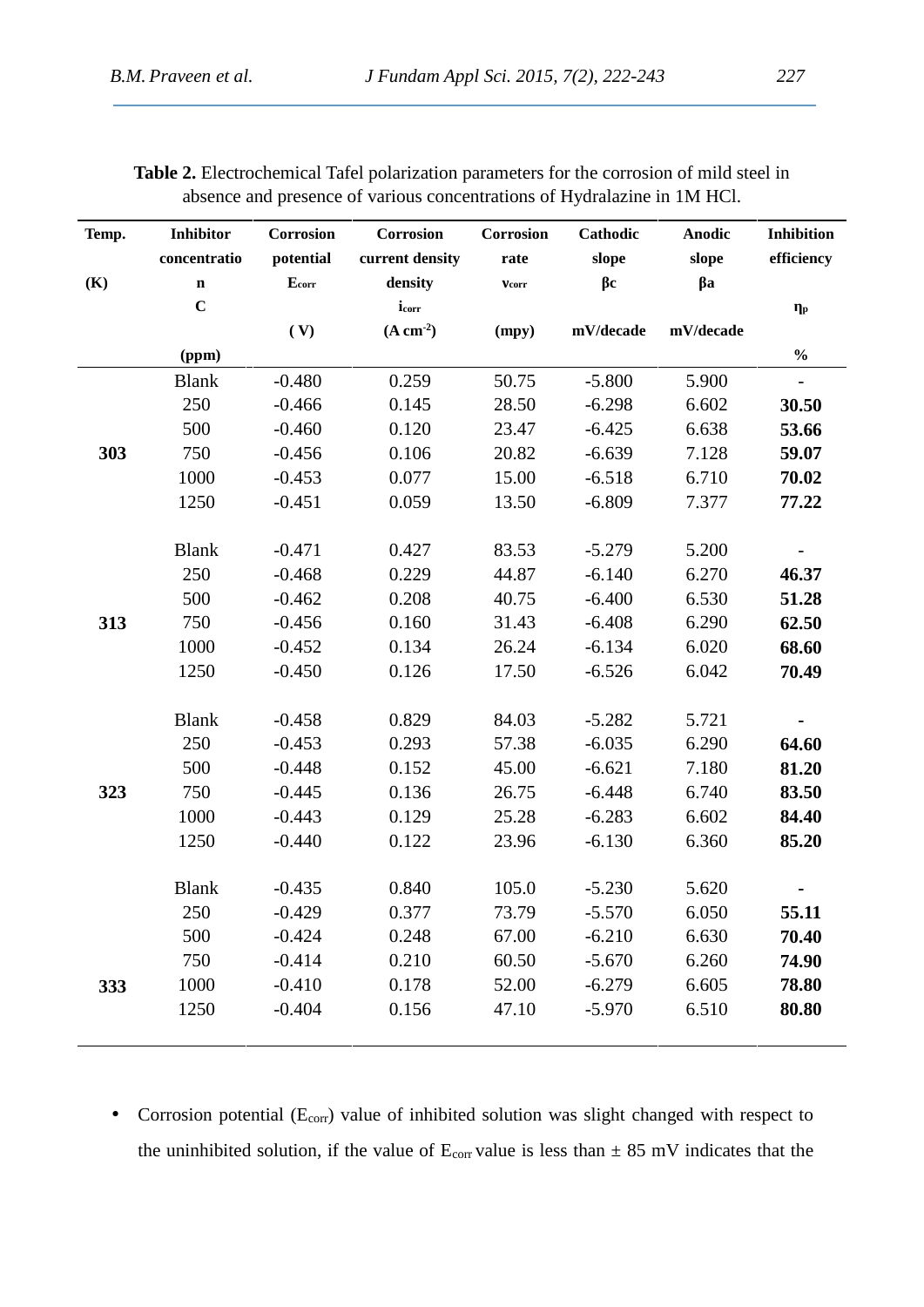inhibitor acts as mixed type [23]. Presently the study records around 30 mV was a maximum displacement of  $E_{corr}$  indicates that the Hydralazine acts as mixed type inhibitor for the corrosion of mild steel in 1m HCl solution. Hence the increase in inhibition efficiency observed at higher inhibitor concentration indicates that more inhibitor molecules are adsorbed on the metal surface thus providing wider surface coverage and these compounds inhibits the corrosion process.

### **2.3. Electrochemical Impedance spectroscopy (EIS)**

Corrosion inhibition of mild steel in 1M HCl solution was investigated in presence and absence of Hydralazine by electrochemical impedance spectroscopic measurement. This method provides information about the kinetics of the electrode processes and simultaneously about the surface properties of the investigated systems. Fig.3 shows Nyquist plots recorded for the corrosion of steel in 1M HCl. In this plots, the impedance spectra consists of high-frequency (HF) depressed semicircles are observed. The electrochemical impedance parameters computed by fitting into an equivalent circuit is as shown in Fig.4. Meassured EIS parameters such as polarization resistance  $(Rp)$ , double-layer capacitance  $(C<sub>dl</sub>)$  and the inhibition efficiency  $\binom{z}{z}$  were reported in Table 3. Inhibition efficiency  $\binom{z}{z}$  was calculated using the following equation [24].

$$
Z = \frac{R_p - R_p^{\circ}}{R_p} \times 100
$$
 (2)

Where,  $R_p$  and  $R_p^0$  are polarization resistance values in the presence and absence of inhibitor. The double layer capacitance values  $(C_{d})$  were evaluated by the formula

$$
C_{dl} = \left(QR_{et}^{1-n}\right)^{1/n} \tag{3}
$$

Where Q is the constant phase element (CPE) ( $^{-1}$ S<sup>n</sup> cm<sup>-2</sup>) and *n* is the CPE exponent which gives details about the degree of surface inhomogeneity.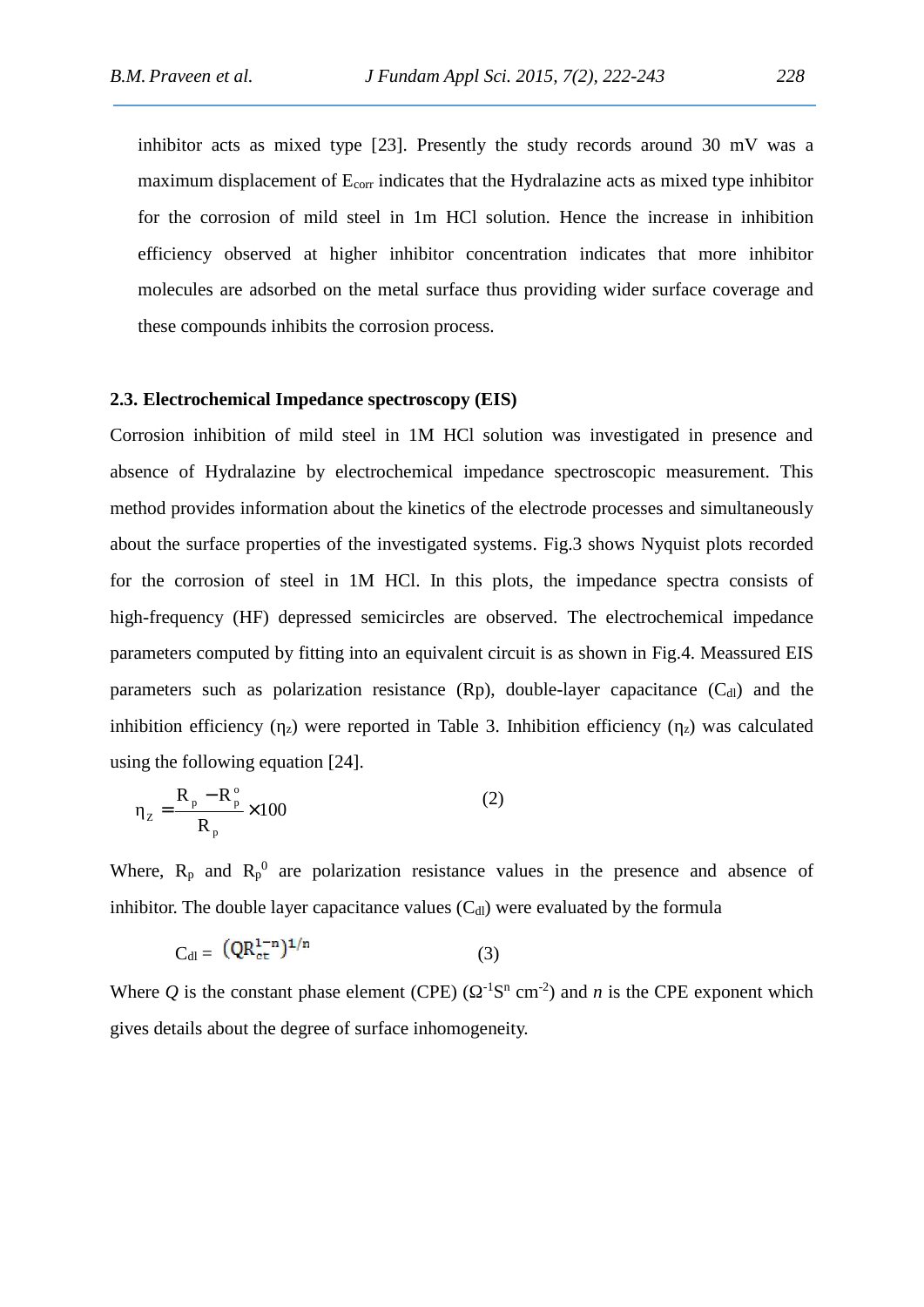

**Fig.3.** Nyquist Plots for mild steel in 1M HCl in the absence and presence of different inhibitor concentrations at (A) 303 K (B) 313 K (C) 323 K (D) 333 K temperatures.



**Fig.4.** Equivalent circuit used to fit impedance data.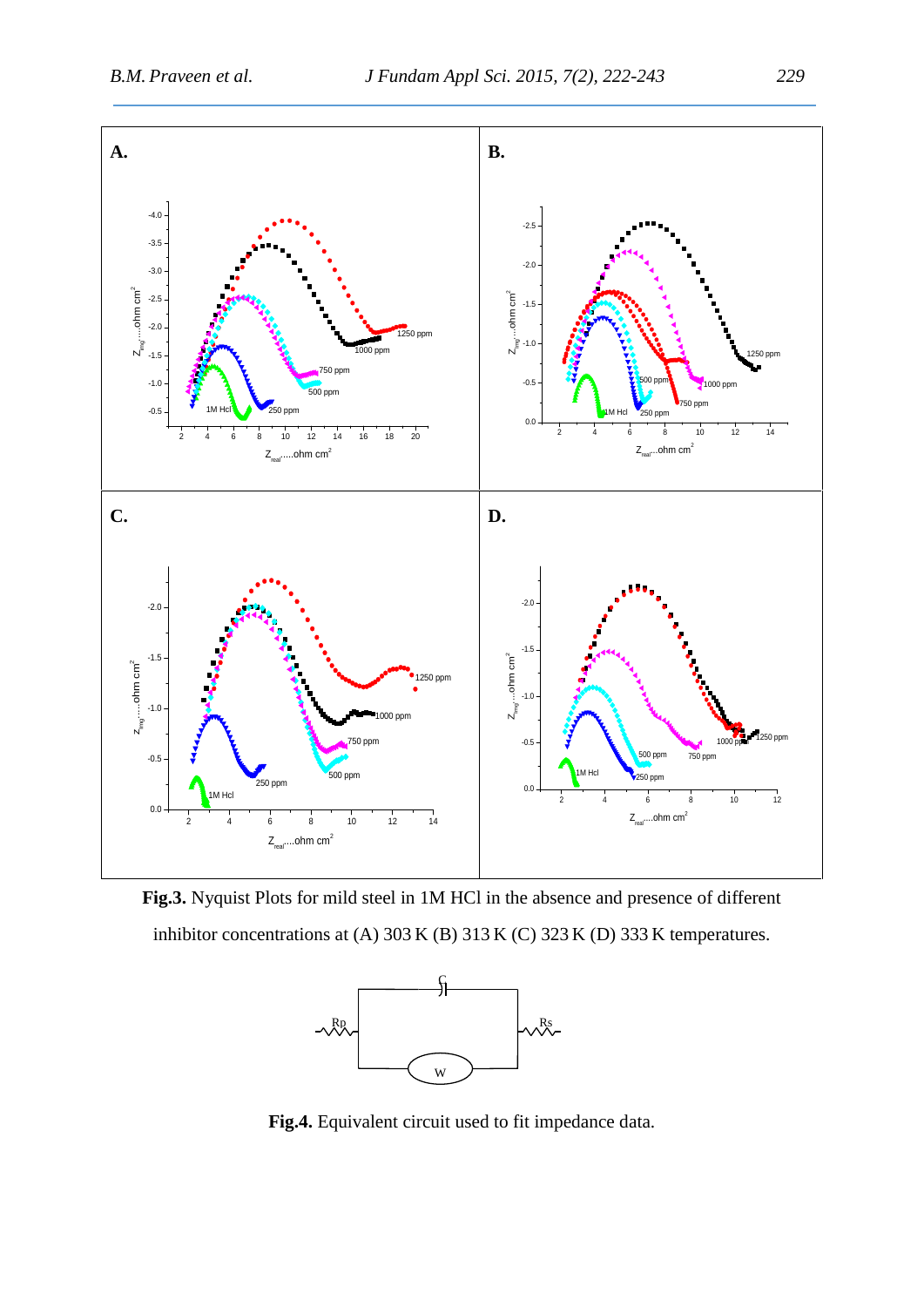| <b>Temperature</b> | Inhibitor con <sup>n</sup> | $R_{p}$              | $C_{dl}$              | $\mathbf{z}$             | <b>Surface</b> |
|--------------------|----------------------------|----------------------|-----------------------|--------------------------|----------------|
| (K)                | (ppm)                      | $\text{cm}^2$ )<br>€ | $(\mu \text{F cm}^2)$ | (%)                      | coverage       |
|                    |                            |                      |                       |                          | ( )            |
|                    | <b>Blank</b>               | 4.48                 | 6596                  | $\overline{\phantom{a}}$ |                |
|                    | 250                        | 6.28                 | 1783                  | 28.66                    | 0.286          |
|                    | 500                        | 9.84                 | 1270                  | 54.48                    | 0.544          |
| 303                | 750                        | 10.39                | 1035                  | 56.88                    | 0.568          |
|                    | 1000                       | 14.58                | 576                   | 69.27                    | 0.692          |
|                    | 1250                       | 16.26                | 547                   | 72.44                    | 0.724          |
|                    | <b>Blank</b>               | 1.68                 | 5271                  | $\overline{\phantom{a}}$ |                |
|                    | 250                        | 4.033                | 2839                  | 58.34                    | 0.583          |
|                    | 500                        | 4.797                | 2694                  | 65.66                    | 0.656          |
| 313                | 750                        | 7.11                 | 1598                  | 76.38                    | 0.763          |
|                    | 1000                       | 10.3                 | 488                   | 83.60                    | 0.836          |
|                    | 1250                       | 12.1                 | 438                   | 86.1                     | 0.861          |
|                    | <b>Blank</b>               | 0.881                | 5162                  |                          |                |
|                    | 250                        | 3.639                | 1097                  | 75.79                    | 0.757          |
|                    | 500                        | 6.607                | 1072                  | 86.60                    | 0.866          |
| 323                | 750                        | 6.990                | 661                   | 87.41                    | 0.874          |
|                    | 1000                       | 8.490                | 286                   | 89.62                    | 0.896          |
|                    | 1250                       | 10.30                | 118                   | 91.44                    | 0.914          |
|                    | <b>Blank</b>               | 0.943                | 3536                  |                          |                |
|                    | 250                        | 3.250                | 1270                  | 71.06                    | 0.710          |
|                    | 500                        | 4.120                | 1250                  | 77.12                    | 0.771          |
|                    | 750                        | 6.630                | 428                   | 85.70                    | 0.857          |
| 333                | 1000                       | 8.184                | 228                   | 88.40                    | 0.884          |
|                    | 1250                       | 8.361                | 158                   | 88.70                    | 0.887          |

**Table 3**. Electrochemical impedance spectroscopy parameters for corrosion of mild steel in absence and presence of various concentrations of *Hydralazine* in 1M HCl.

The electrochemical impedance spectrum (EIS) consists of semicircles with their centers below the real axis described as Fig.3 , the concentration of inhibitor increases as on 250-1250 ppm of Hydralazine, few discussions was observed as follows,

• The diameter of the semicircle (Rp) was increases with respect to the uninhibited solution due to the charge transfer process during the metal dissolution.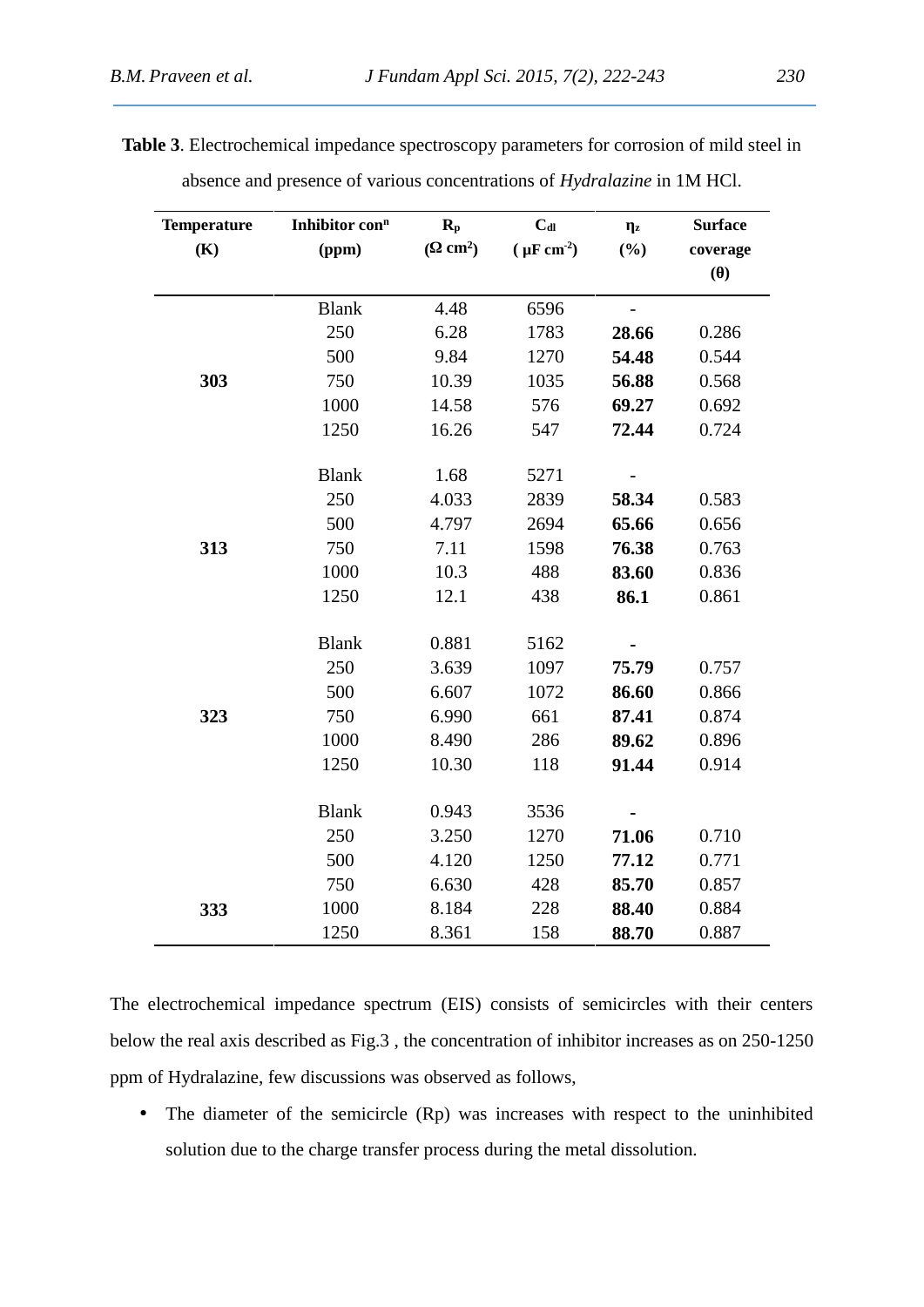- The decrease of electrical double layer  $(C<sub>d</sub>)$  value indication of increasing the thickness of the electrical double layer, which retards the corrosion process.
- Inhibition efficiency ( $\overline{z}$ ) was also increases with increase in the inhibitor concentration. Inhibition efficiency increases with increase of temperature from 303 k to 323 K due to the adsorption process has a dominant role rather than the desorption process.

Inhibition efficiency obtained from EIS method was in good agreement with Tafel polarization method, which is as shown in the Figure 5.



**Fig.5.** Variation of concentration against inhibition efficiency

## **2.4. Adsorption Isotherm and thermodynamic parameters:**

The mechanism of corrosion inhibition can be explained on the basis of adsorption behavior of inhibitor for the corrosion of mild steel in 1M HCl at temperature range 303-333 K.Data obtained by the EIS method was used to investigate the adsorption isotherm. The degree of surface coverage () for different molar concentrations of the inhibitor  $(C_{inhi})$  has been evaluated. The degree of surface coverage () calculated as follows

$$
=\frac{\eta_{\mathcal{Z}}}{100}\tag{4}
$$

where  $\bar{z}$  was the percentage of inhibition efficiency. Calculated values were reported in Table 4.Various adsorption isotherms can be used to assess the adsorption behavior of the inhibitor on the metal surface. While getting the regression co-efficient  $(R^2)$  value of the straight lines almost near to unity was getting, corresponding adsorption isotherm was a best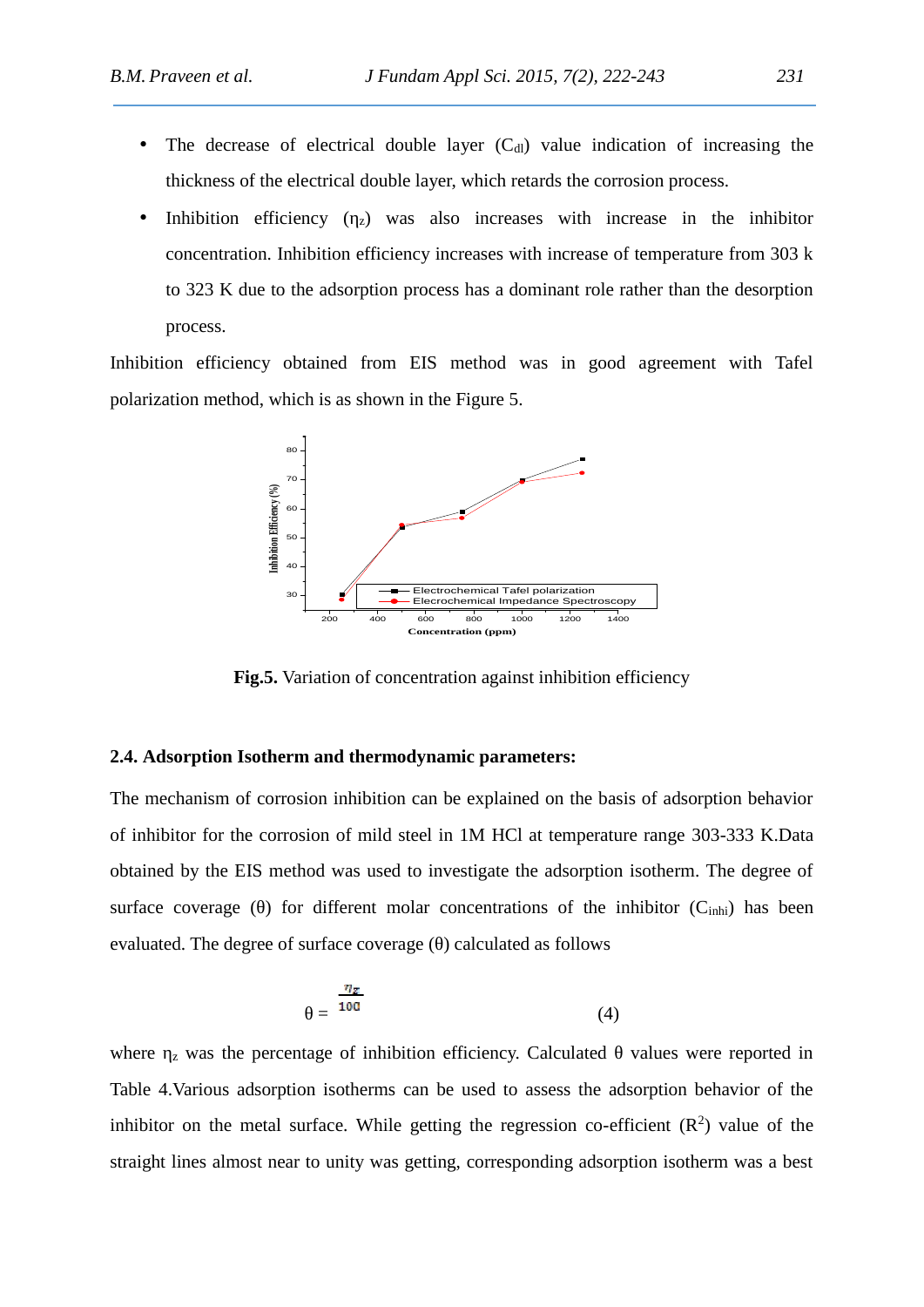fit for the adsorption process. Langmuir adsorption isotherm was found to be the best description fit to the adsorption behavior of the Hydralazine on mild steel in 1M HCl. According to this isotherm, a straight line with correlation co-efficient was greater than 0.9 and almost nearly equal to 1.0 was obtained on plotting  $C_{\text{inhi}}$  against  $C_{\text{inhi}}$  as shown in Fig.6. The degree of surface coverage () is related to inhibitor concentration  $(C_{\text{inhi}})$  is given by the fallowing equation,

$$
C \tanh l = 1/K_{ads} + C \t\t(5)
$$

where,  $K_{ads}$  is equilibrium constant of the equilibrium adsorption process. This isotherm assumes that the adsorbed molecule occupies only one site and it does not interact with other adsorbed species.



**Fig.6.** Langmuir adsorption plot of mild steel in 1M HCl solution containing different concentrations of Hydralazine at different temperatures.

The  $K_{ads}$  values can be calculated from the intercept lines on the  $C_{inhi}/\alpha$  axis. This is related to the standard free energy of adsorption ( $\Delta$ G<sub>ads</sub>) by equation,

$$
G_{ads} = -RT \ln (55.5 K_{ads}) \tag{6}
$$

where, R is the gas constant and T is the absolute temperature. 55.5 is the concentration of water in solution in mol/L.

The enthalpy of adsorption was deduced from the Gibbs Helmholtz equation as fallows.

$$
\left(\frac{\partial G / T}{\partial T}\right)_p = -\frac{H}{T^2} \tag{7}
$$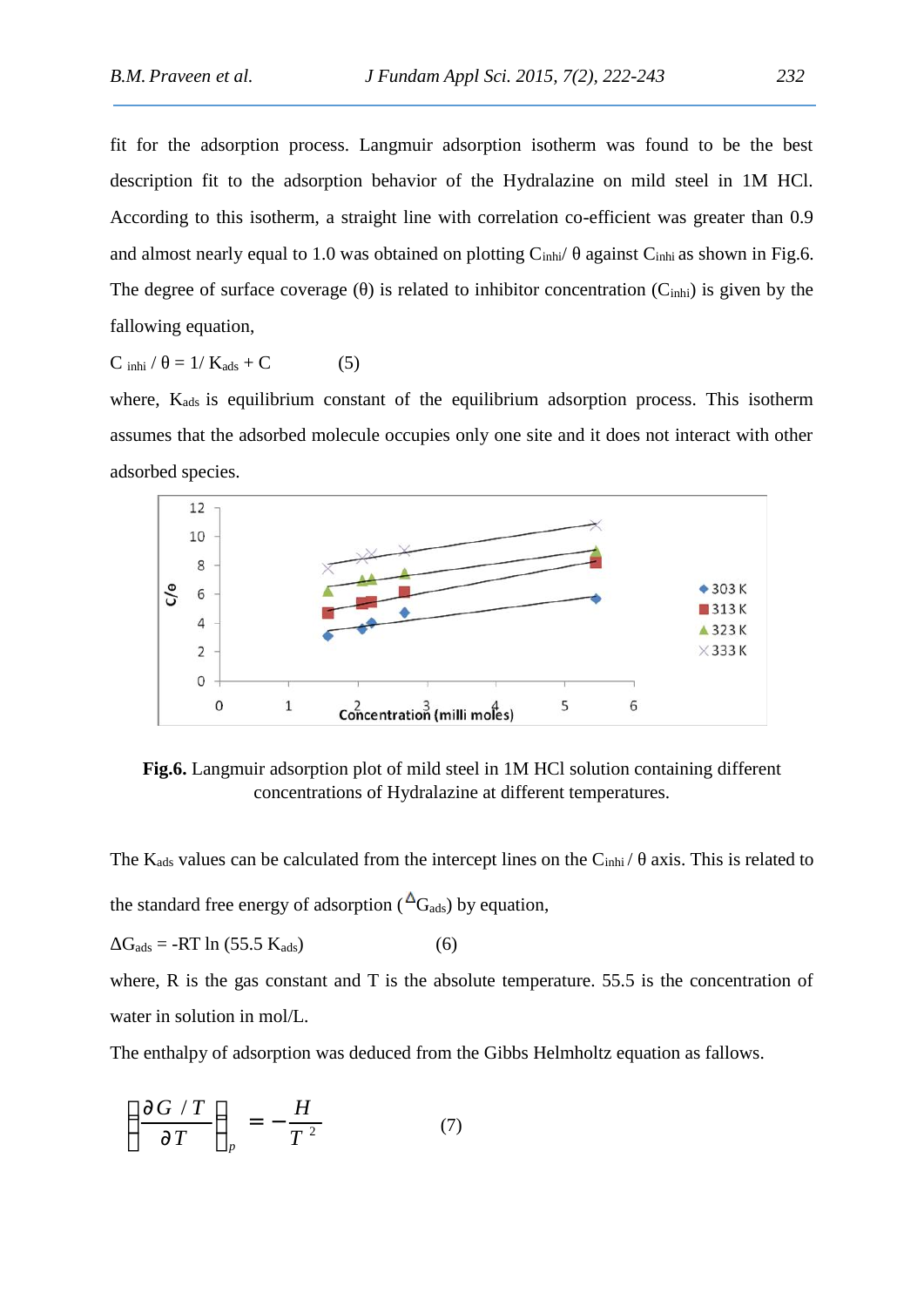

**Fig.7.** Adsorption isotherm plot for  $G_{ads} / T$  Vs 1/T.

where R is the universal gas constant, T is the absolute temperature and 55.5 is the molar concentration of water in the solution. This equation can be rearranged to give the following equation

$$
S^0_{ads} = (H^0_{ads} - G^0_{ads})/T
$$
 (8)

A plot of  $G<sup>0</sup>$ <sub>ads</sub>/T versus 1/T gives straight lines as shown in Figure 7, with the slope equal to  $-$  S<sup>0</sup><sub>ads</sub>, and the value of  $H^0$ <sub>ads</sub> can be calculated from the intercept. The computed thermodynamic parameters such as K<sub>ads</sub>, Gibbs free energy change of adsorption ( $G^0$ <sub>ads</sub>), enthalpy change of adsorption (  $H^0$ <sub>ads</sub>) and entropy change of adsorption (  $S^0$ <sub>ads</sub>) were reported in Table 4.

**Table 4.**Thermodynamic Parameters for the corrosion of mild steel in 1 M HCl in the

| <b>Temperature</b> | Kads     | - $G^0$ <sub>ads</sub> | $H^0$ ads | $S^0$ ads |
|--------------------|----------|------------------------|-----------|-----------|
| (K)                | (kJ/mol) | (kJ/mol)               | (kJ/mol)  | J/mol/K   |
| 303                | 395.2    | $-25.18$               | $-29.00$  | $-12.6$   |
| 313                | 284.0    | $-25.15$               | $-29.00$  | $-12.3$   |
| 323                | 189.9    | $-24.74$               | $-29.00$  | $-13.1$   |
| 333                | 142.5    | $-24.84$               | $-29.00$  | $-12.4$   |

presence different Concentration of Hydralazine at different temperatures.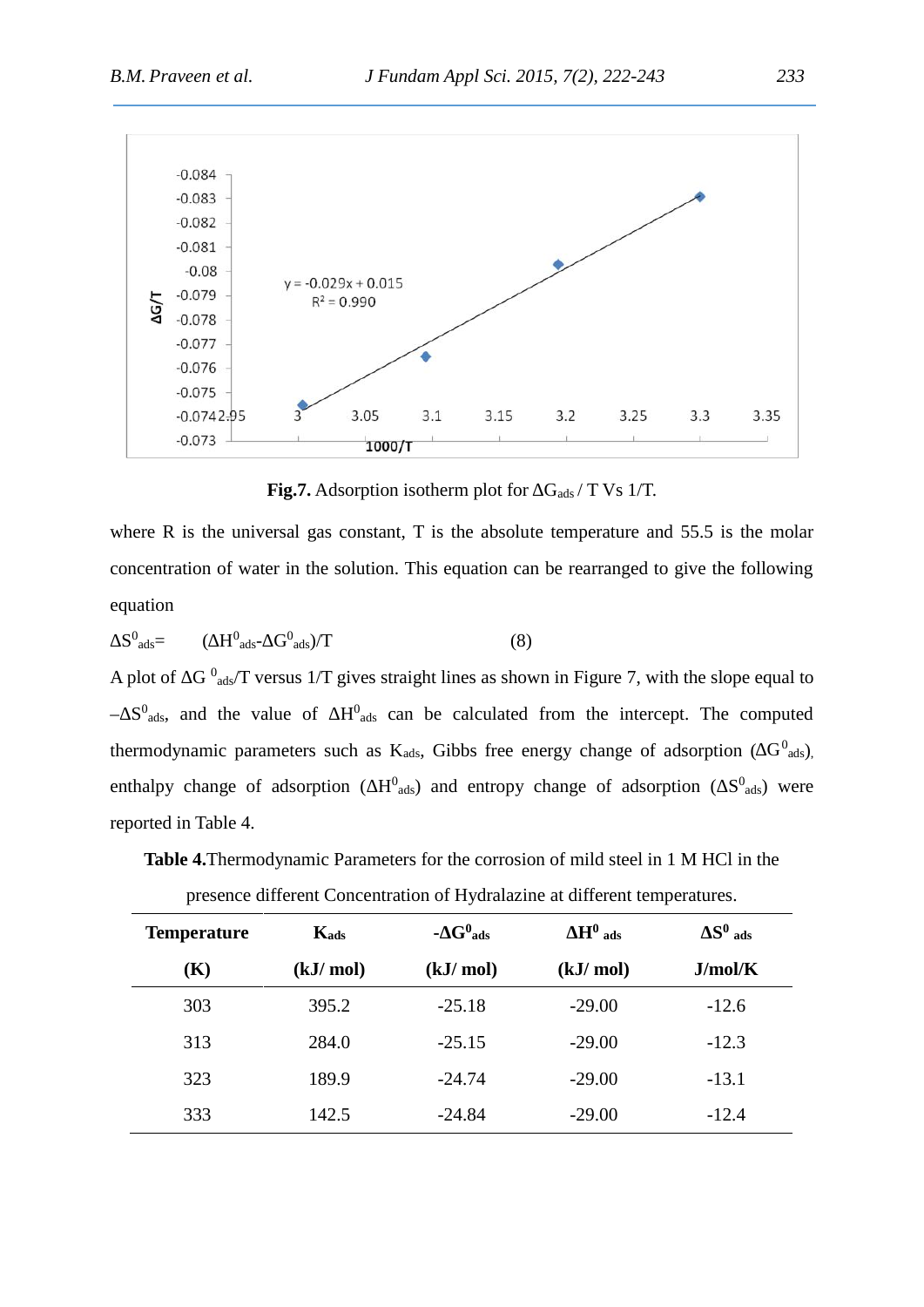From the close observation of thermodynamic parameters (Table 4), the following discussions were discussed,

- $\bullet$  K<sub>ads</sub> value indicates that the strong adsorption of inhibitor on the metal surface, higher its value implies that the inhibitor shows better inhibition efficiency [25].In this work Kads value more in 303 K, but it was decreases with increase in temperature suggested that the desorption process has dominant role than adsorption process.
- **•** *G*<sup>0</sup><sub>ads</sub> value of *−*20 kJ/ mol or lower indicates electrostatic interaction (physisorption), while those around *<sup>−</sup>*40 kJ/ mol or higher are generally accepted to form a coordinate type of bond (chemisorption) [26]. In this present work  $G^0$ <sub>ads</sub> value is around  $-$  25 kJ/ mol indicates that the adsorption of *Hydralazine* involves mixture of physisorption and chemisorptions and negative sign suggests that the inhibitor adsorbed on the surface of the mild steel spontaneously.
- The negative value of enthalpy of adsorption ( $H<sup>0</sup>$ <sub>ads</sub>) with a value -29 kJ/mol, suggests that the adsorption process is exothermic. Because an exothermic adsorption process involves both physisorption and chemisorptions. The positive value of entropy of adsorption ( $S_{ads}$ ) with a value in around -12 J/mol/K indicates that an increase in disorder takes places on going from reactants to the metal-adsorbed reaction complex.

#### **2.5 .Activation Parameters**

Activation parameters play an important role to understanding the inhibition mechanism. Results obtained from electrochemical Tafel polarization measurements were used to investigate the activation parameters in the temperature range of 303−333 K in the absence and presence of different concentrations of Hydralazine for mild steel in 1M HCl .The apparent activation energy  $(E^*)$  for mild steel in 1M HCl is calculated by using Arrhenius equation as fallows.

$$
\ln \quad_{\text{corr}} \quad = \quad \ln A - \frac{\frac{E_a^*}{RT}}{\tag{9}}
$$

where *corr* is the corrosion rate, R is the universal gas constant, T is the absolute temperature,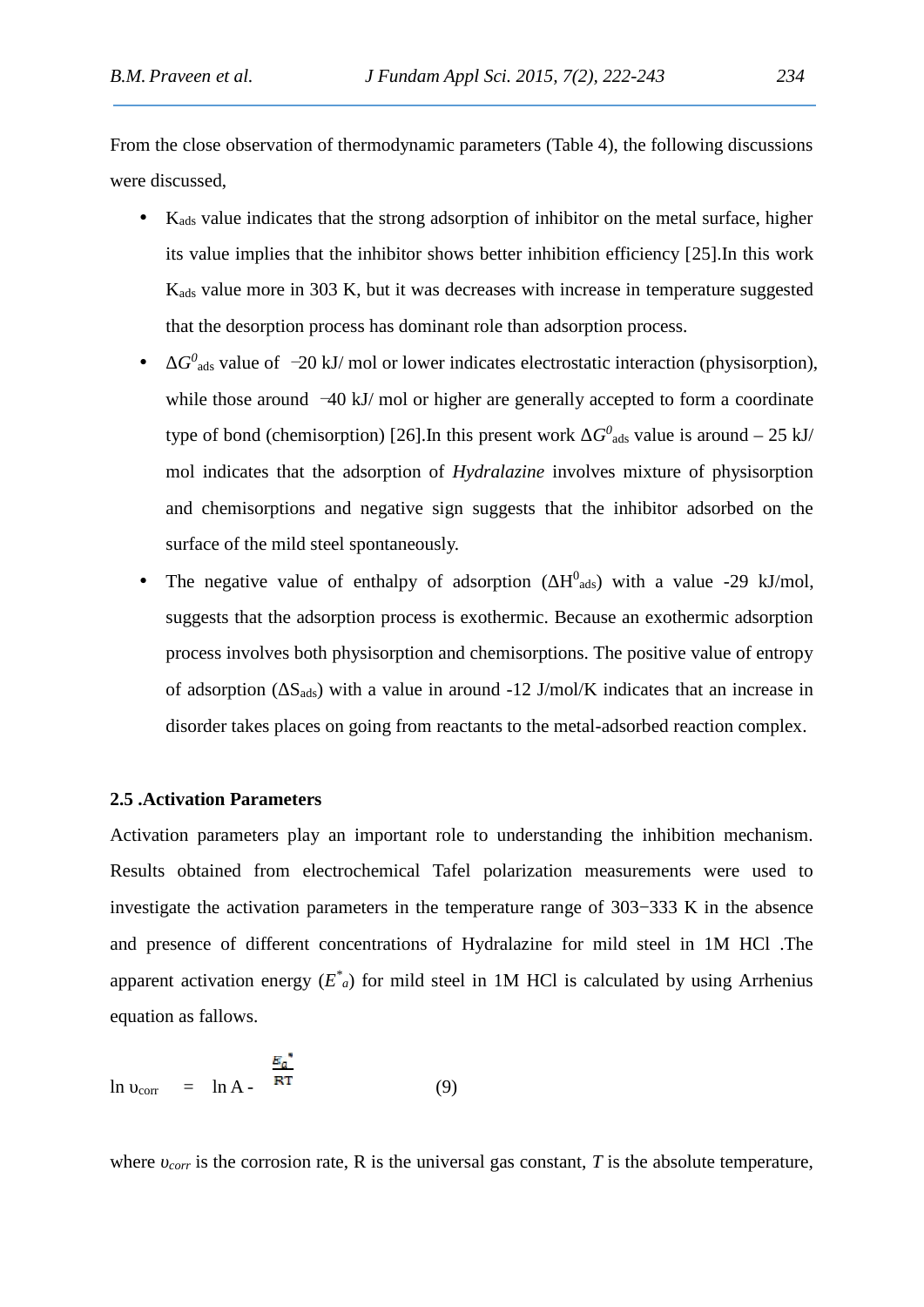and *A* is the Arrhenius pre-exponential factor. Arrhenius plot of corrosion rate ( $_{\rm corr}$ ) versus 1/T for the corrosion of mild steel in 1M HCl solution in the absence and presence of different concentration of Hydralazine at 303-333K is as shown in Fig.8.

From the Fig 8., the slope (−*E \* <sup>a</sup>*/ R) of each individual straight line was determined, and the activation energy was calculated by using the expression  $E_a$ = slope $\times$  R. The calculated values of apparent activation energy  $(E^*)_a$  and Arrhenius pre-exponential factor (A) can be summarized in Table 5.



**Fig.8.** Arrhenius plot for mild steel in the absence and presence of different Concentrations of Hydralazine in 1M HCl.

The change in enthalpy (*ΔH\** ) and entropy (*ΔS\** ) of activation were calculated by the transition-state equation given below [27].

$$
\frac{\ln v \text{corr}}{T} = \left[ \ln \frac{R}{Nh} + \frac{\Delta S^*}{R} \right] - \frac{\Delta H^*}{R} \tag{10}
$$

Where N is the Avogadro's number and *h* is the Planck's constant. The plots of ln ( $_{corr}/T$ ) versus  $1/T$  are depicted in Fig.9. Straight lines were obtained with a slope of  $-$  H and  $\,$ S values were calculated from the intercepts of ln ( $_{\text{corr}}/T$ ) axis and are given in Table 5. The positive sign of the enthalpy  $\Delta H^*$  reflects the endothermic nature of the mild steel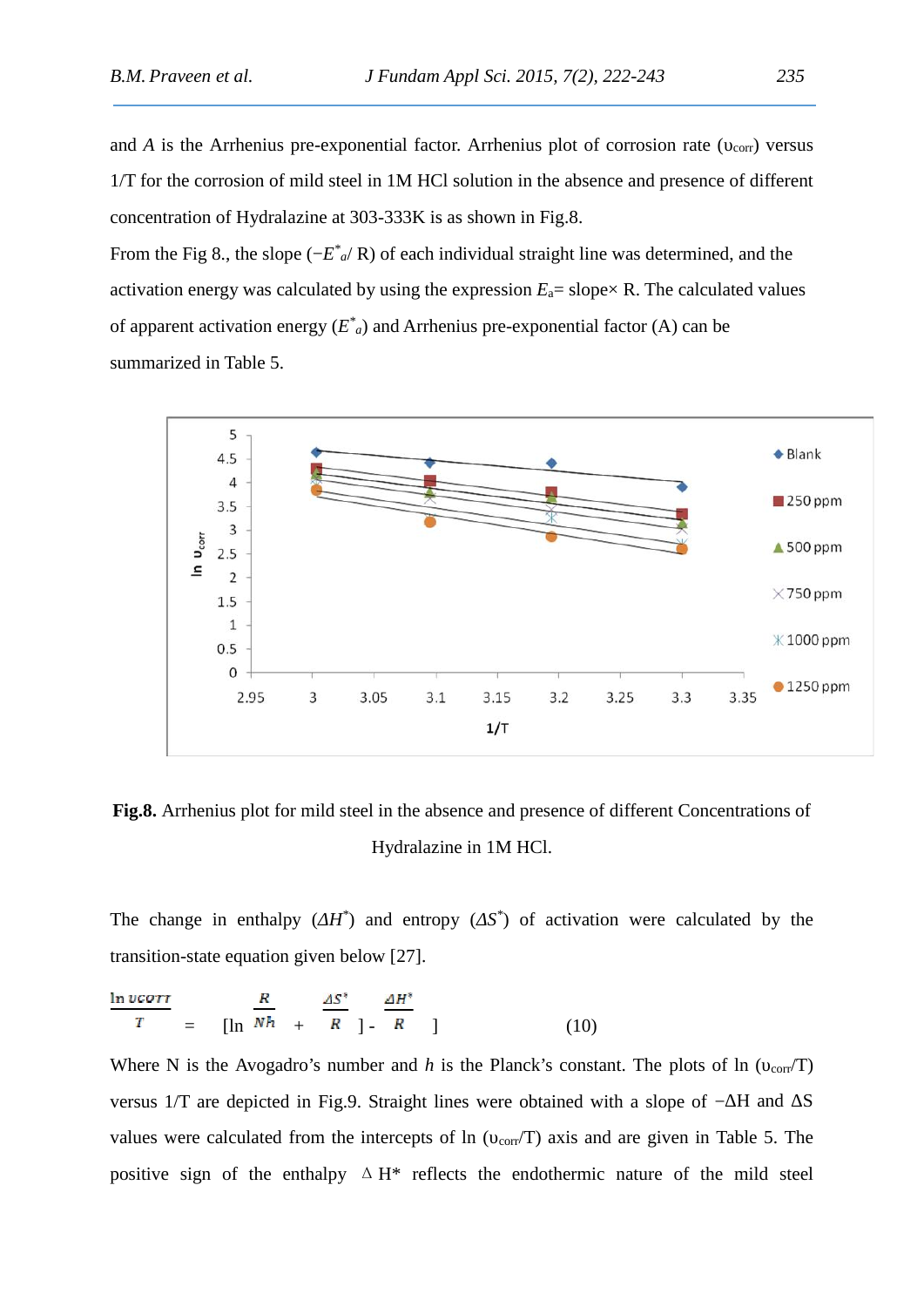dissolution process. The negative value of the entropy of activation  $\Delta S^*$  gradually decreases with increase the concentrations of Hydralazine inhibitor for mild steel in 1M HCl, which indicates that the formation of the activated complex in the rate determining step represents an association rather than a dissociation step, meaning that a decrease in disorder takes place during the course of the transition from reactants to activated complex.



**Fig.9.**Trasition State plot for mild steel in the absence and presence of different concentrations of Hydralazine in 1M HCl.

**Table 5.** Activation parameters for Mild Steel in the absence and Presence of different

| <b>Inhibitor</b><br><b>Concentration</b><br>(ppm) | <b>Apparent</b><br>activation<br>energy<br>$(E_a^*)$<br>(kJ/mol) | <b>Arrhenius</b><br>pre-expone<br>ntial<br>constant(kJ<br>$mol-1$ | <b>Enthalpy of</b><br>activation<br>$H^*$<br>$(kJ \text{ mol}^{-1})$ | <b>Entropy of</b><br>activation<br>$(S^*)$<br>$(J \text{ mol}^{-1}K^{-1})$ |
|---------------------------------------------------|------------------------------------------------------------------|-------------------------------------------------------------------|----------------------------------------------------------------------|----------------------------------------------------------------------------|
| <b>Blank</b>                                      | 18.62                                                            | $8.93 \times 10^{3}$                                              | 15.92                                                                | $-22.29$                                                                   |
| 250                                               | 26.28                                                            | $10.04 \times 10^5$                                               | 23.55                                                                | $-19.88$                                                                   |
| 500                                               | 26.60                                                            | $12.89\times10^{5}$                                               | 24.70                                                                | $-19.60$                                                                   |
| 750                                               | 28.93                                                            | $20.22\times10^5$                                                 | 22.51                                                                | $-20.69$                                                                   |
| 1000                                              | 31.11                                                            | $34.71 \times 10^5$                                               | 28.45                                                                | $-18.61$                                                                   |
| 1250                                              | 33.80                                                            | $82.02\times10^5$                                                 | 31.51                                                                | $-17.63$                                                                   |

concentrations of *Hydralazine* in 1M HCl.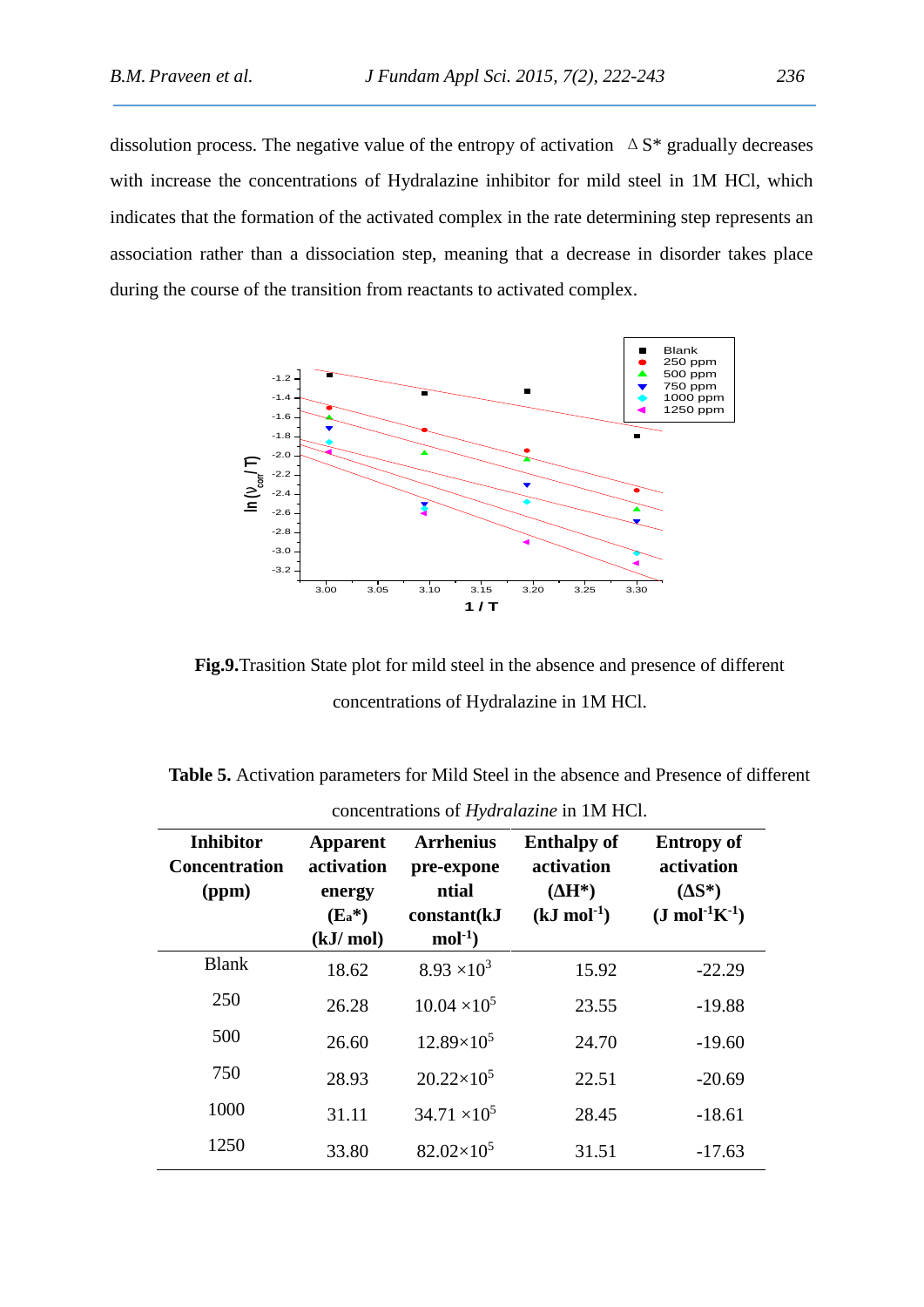From the activation parameters following discussions were discussed,

- From the Arrhenius equation (from eq<sup>n</sup> no.9) corrosion rate affects both  $E^*$ <sub>a</sub> and A values.
- The energy of activation  $(E^*_{a})$  increases with increase in concentration of Hydralazine due to the inhibitor molecule strongly adsorbed on the surface of the mild steel by blocking the corrosion sites. Energy of activation of inhibited solution was greater than that of the uninhibited solution.
- The Arrhenius pre-exponential factor (*A*) directly relates with number of active sites covered by the inhibitor molecule. In this work Arrhenius pre-exponential factor drastically changes in the presence of inhibitor than that in the absence of inhibitor, suggests which retards the corrosion process.
- The positive sign of heat of activation  $(H^*)$  indicates that the endothermic nature of steel dissolution process. The values were found for inhibited solution as around 25 kJ mol<sup>-1</sup> which is greater than that of uninhibited solution  $(15.92 \text{ kJ mol}^{-1})$ .
- In this present work entropy of activation decreases with increases the inhibitor concentration. Such variation is associated with the ordering and disordering of inhibitor molecules on the mild steel surface. The decreased entropy of activation in the presence of inhibitor indicated that disorderness is decreases on going from reactant to activated complex.

## **2.6. Quantum Chemical Parameters**

Quantum chemical parameters are a best tool to investigate the structural, electronic properties of the inhibitor molecule and their inhibition action on metal surface. Quantum chemical parameters of Hydralazine were carried out by using parametric 3 (PM3) method. Programme used for this analysis was done by Hyperchem 7.5 package program. The computed quantum chemical parameters such as energies of the highest occupied molecular orbital ( $E_{HOMO}$ ) and the lowest unoccupied molecular orbital ( $E_{LUMO}$ ), energy gap ( $E = E_{LUMO}$ )  $-$  E<sub>HOMO</sub>) and the dipole moment  $(\mu)$  were reported in Table 6.

According to the frontier molecular orbital theory, an interaction between frontiers orbital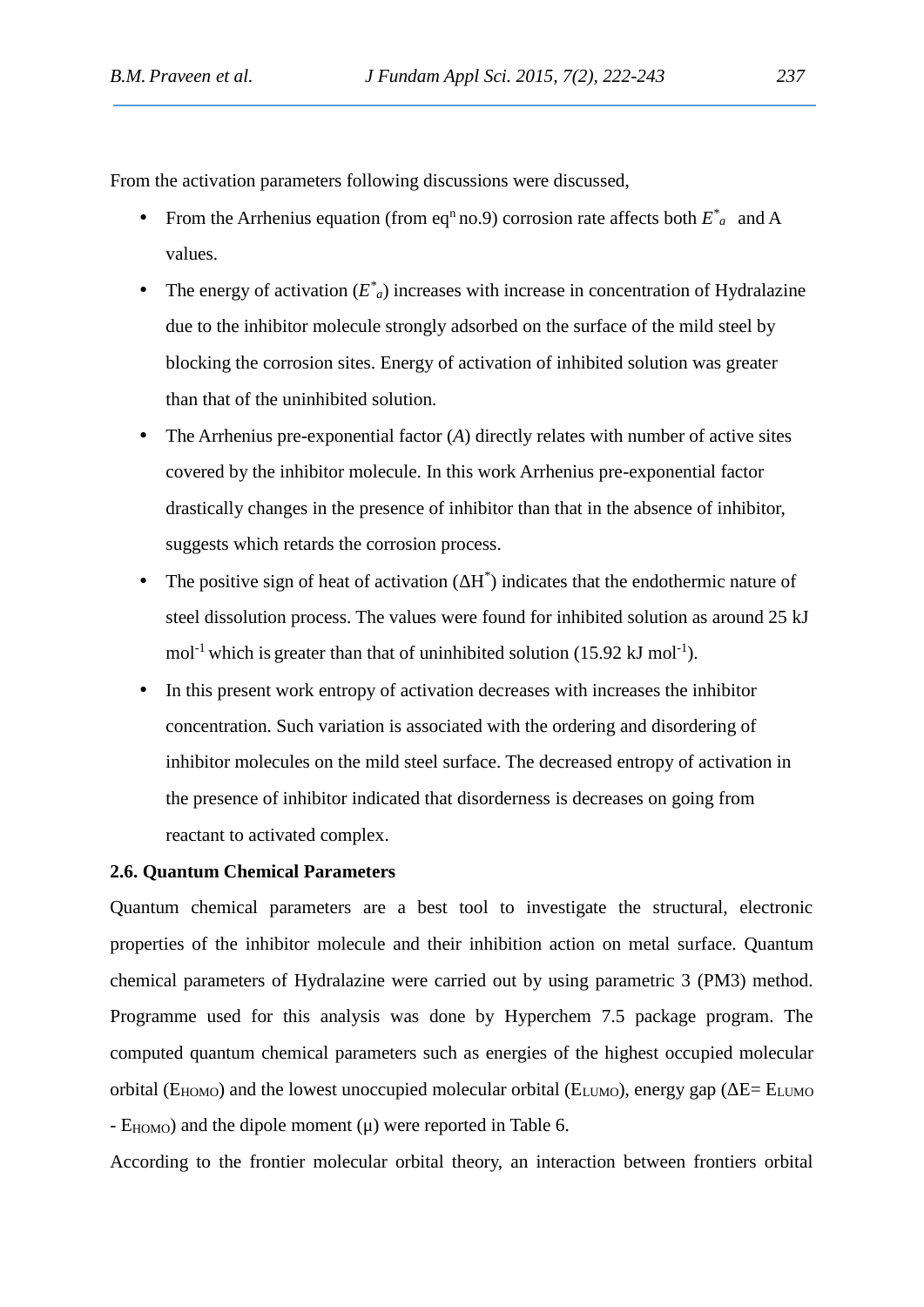(HOMO and LUMO) of reacting species, which formed transition state is due to an interaction with metal. Energy of HOMO is often associated with the electron donating ability of a molecule to the vacant d-orbital of the metal occupies lower energy. Higher or increasing values of the E<sub>HOMO</sub> facilitate adsorption process of inhibitor on the metal surface. The energy of the lowest unoccupied molecular orbital,ELUMO indicates the ability of accepting electrons to molecule. The lower the value of  $E_{LUMO}$ , which easier acceptance of electrons. As the energy gap between HOMO and LUMO decreases, the interaction between inhibitor and metal is stronger, this gives good inhibition efficiency.

In the present study higher value of  $E_{HOMO}$  (-8.572 eV) indicates, which easily donates electrons to the acceptor with lower energy, lower value of  $E_{LUMO}$  (-0.748 eV), which indicates that the easy acceptance of electrons. The lower energy gap value (7.824 eV) is clears that Hydralazine shows a good inhibition effect on corrosion of mild steel[28]. The HOMO and LUMO energy state of Hydralazine was calculated by the strcture as in Fig. 10.

The dipole moment (μ) is another parameter to explain the electronic distribution in a molecule. Higher the value of dipole moment, higher is the extent of polarization, and greater is the tendency of donation of electrons to the metal surface. In the present study, Hydralazine shows good inhibition efficiency of corrosion of mild steel.



**Fig.10.** Structure of (A) HOMO energy state (B) LUMO energy state.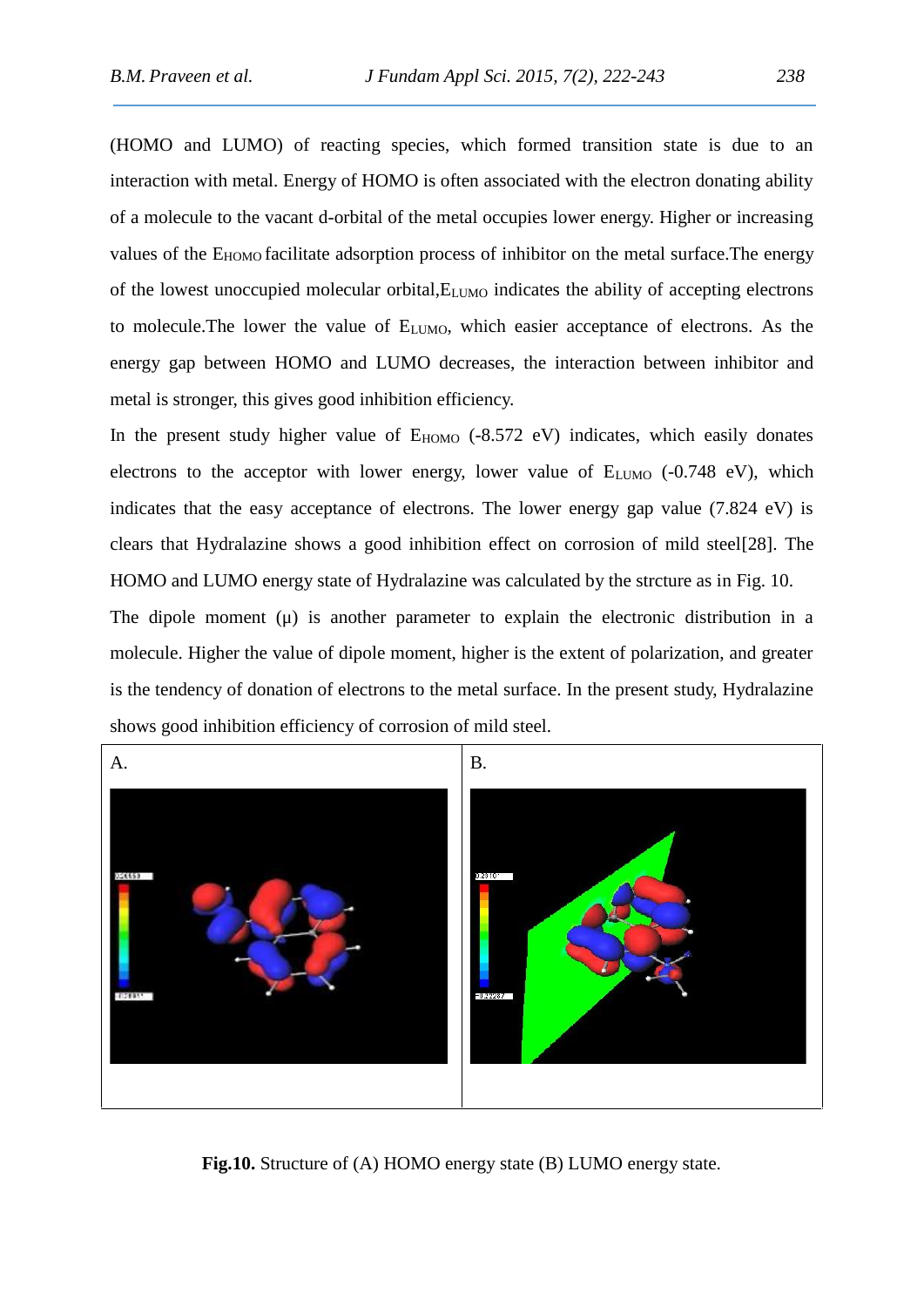| Sl.No. | <b>Quantum chemical Parameters</b> | <b>Results</b> |
|--------|------------------------------------|----------------|
|        | $E_{HOMO} (eV)$                    | $-8.572$ eV    |
| 2      | $E_{LUMO} (eV)$                    | $-0.748$ eV    |
| 3      | $E = E_{LUMO} - E_{HOMO} (eV)$     | 7.824 eV       |
| 4      | Dipole Moment, µ                   | 1.98 debye     |

**Table 6.** Quantum chemical parameters for Mild Steel in the absence and Presence of different concentrations of *Hydralazine* in 1M HCl.

## **2.7. Scanning electron microscopy (SEM) analysis**

The surface morphology of the steel surface was viewed by SEM. Fig.11 shows that the SEM photograph of the steel surface. The SEM photographs showed that the surfaces of metal have pits and corrosive product, but in the presence of inhibitor, they are minimized on the metal surface. It indicates the formation of a passive layer on the metal surface by which corrosion rate decreases in the presence of inhibitor and diminishes the electrochemical reaction.



**Fig.11.** SEM Photographs of steel surface in (A) absence of inhibitor (1M HCl) and (B) in Presence of inhibitor Hydralazine in 1 M HCl solution.

#### **3. EXPERIMENTAL**

Mild Steel strips with a composition of 0.04% C, 0.35% Mn, 0.022% P, 0.036% S and the rest being Fe (99.55%) were used for all the measurements. Strips of dimension of 5 cm x 1 cm x 0.1 cm were used for weight loss method and same strips with an exposed area of  $1 \text{ cm}^2$  (rest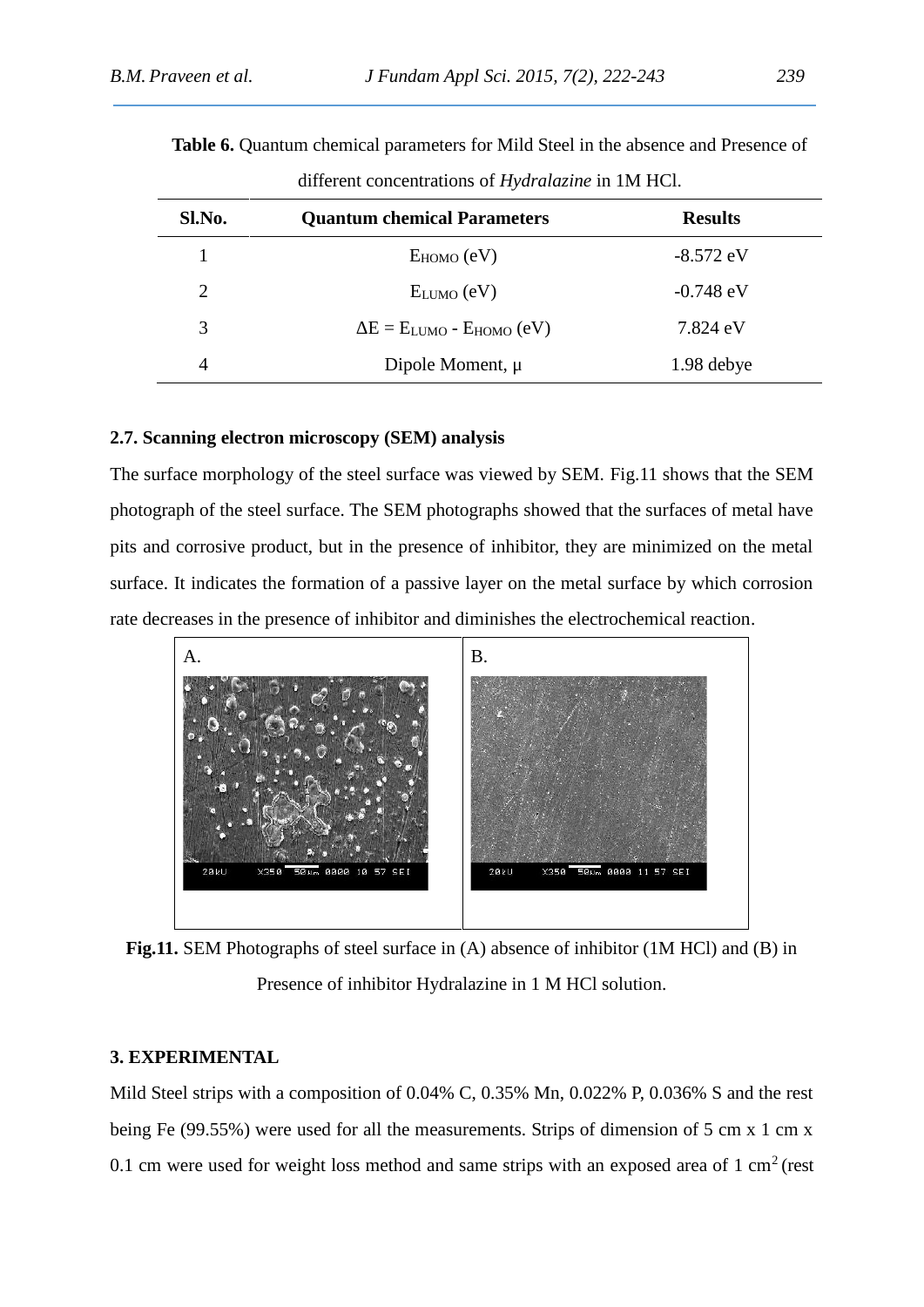is covered by araldite resign) for electrochemical measurements were used. The metal strips were abraded by emery paper with grade number 100 up to 2000 and washed thoroughly with double distilled water, degreased with acetone and dried at room temperature. The corrosive media 1M HCl solutions were prepared by using analytical grade hydrochloric acid.

The IUPAC name of the Hydralazine is 1-hydrazinylphthalazine.The molecular structure of the inhibitor is as shown in Fig.12



**Fig.12.** Molecular Structure of Hydralazine.

The weight loss measurement was carried out at 303 K temperature in absence and presence of various inhibitor concentrations over an immersion period of 4 hrs in 1M HCl solution. Mild steel strips were weighed before and after the immersion process and record the weight difference. Through the weight difference values, the corrosion rate  $^{-1}$ ) was calculated from following equation,

$$
=\frac{w^{\circ}-w}{w^{\circ}}\times100
$$
 (11)

where  $W^0$  & W are the weight difference of the mild steel strips in absence and presence of inhibitor respectively. *"s"* is the surface area of the steel strips and *"t"* is the immersion time in hours. The inhibition efficiency  $(w)$  was calculated by using the following expression

$$
\eta_w = \frac{v - v_i}{v} \times 100\tag{12}
$$

where and  $\mu$  are the corrosion rates of mild steel in absence and in presence of inhibitor in bulk of the solution respectively.

The electrochemical measurements were carried out with three electrode system by using CH-608D electrochemical work station. Usually three electrode system involves the working (Mild steel strip with  $1 \text{ cm}^2$  exposed area) electrode, counter (Platinum) electrode and a reference (saturated calomel) electrode was used for all the electrochemical measurements. In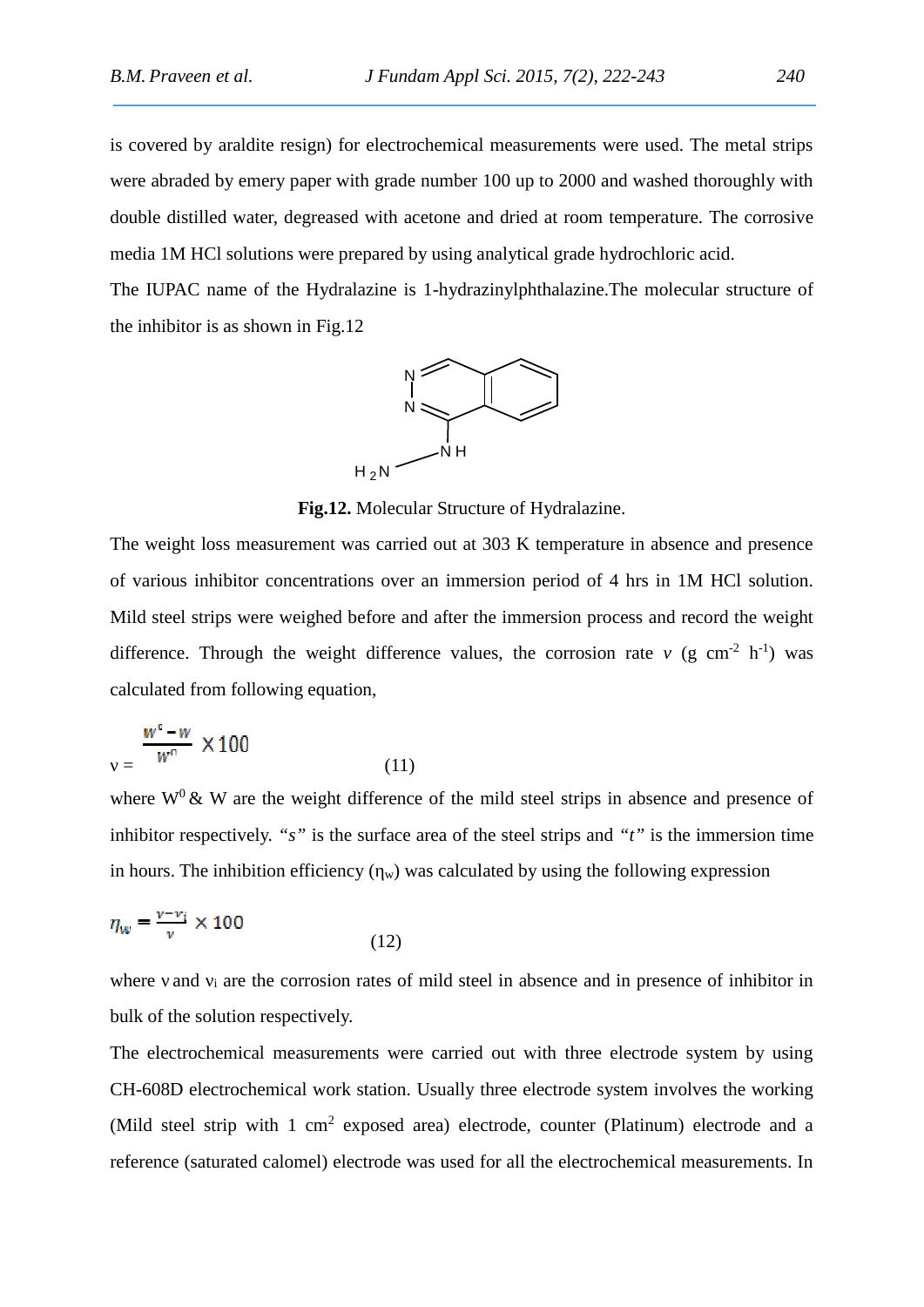Tafel measurement, current-potential curves were recorded at a scan rate of 0.01 V/s with given potential range. Impedance measurements were taken by using an AC signal with amplitude of 1m V/s at OCP in the frequency range from 10 kHz to 0.1 Hz.

Corrosion inhibiting effect takes place by the adsorption of Hydralazine on the surface of mild steel. In order to learn about the mode of adsorption process at different temperatures due to the surface coverage () by the inhibitor molecule. For this electrochemical impedance spectroscopic data were made to fit with various adsorptions isotherm models. Results fit more comfortable regression co-efficient value almost near unity. This suggests that this adsorption process obeys the Langmuir's adsorption isotherm and thermodynamic parameters were computed by using standard equations.

The kinetics of the inhibition mechanism was studied by activation parameters for the corrosion process. Data obtained by electrochemical Tafel polarization measurement were used to investigate the activation parameters with the help of Arrhenius and Transition theory at different temperatures from 303-333 K in absence and presence of different concentrations of Hydralazine.

Quantum chemical parameters were computed to explain the structure and electronic properties and correlation with inhibition efficiency of inhibitor on the mild steel surface based on semi-empirical PM3 method by using hyperchem 7.5 package programmes.

The Surface analysis of the mild steel strip immersed in absence and presence of inhibitor was investigated by Scanning electron microscopic (JEOL JSM-840A model) graphs.

## **4. ACKNOWLEDGEMENTS**

The authors are obliged to the authorities of Srinivas School of Engineering, Mukka, Mangalore, Karnataka, India for providing excellent lab facilities. The authors also express thanks to Department of Science and Technology, New Delhi, Govt. of India under the fast track scheme for young scientist [DST: Project Sanction No. SR/FT/CS-147 2011dated 13-07-2012] and All India Council for Technical Education, New Delhi, Govt. of India under MODROBS scheme [Ref. No 8024/RIFD/MOD 292 /2010-11 dated 31-03-2011] for providing instrumental amenities.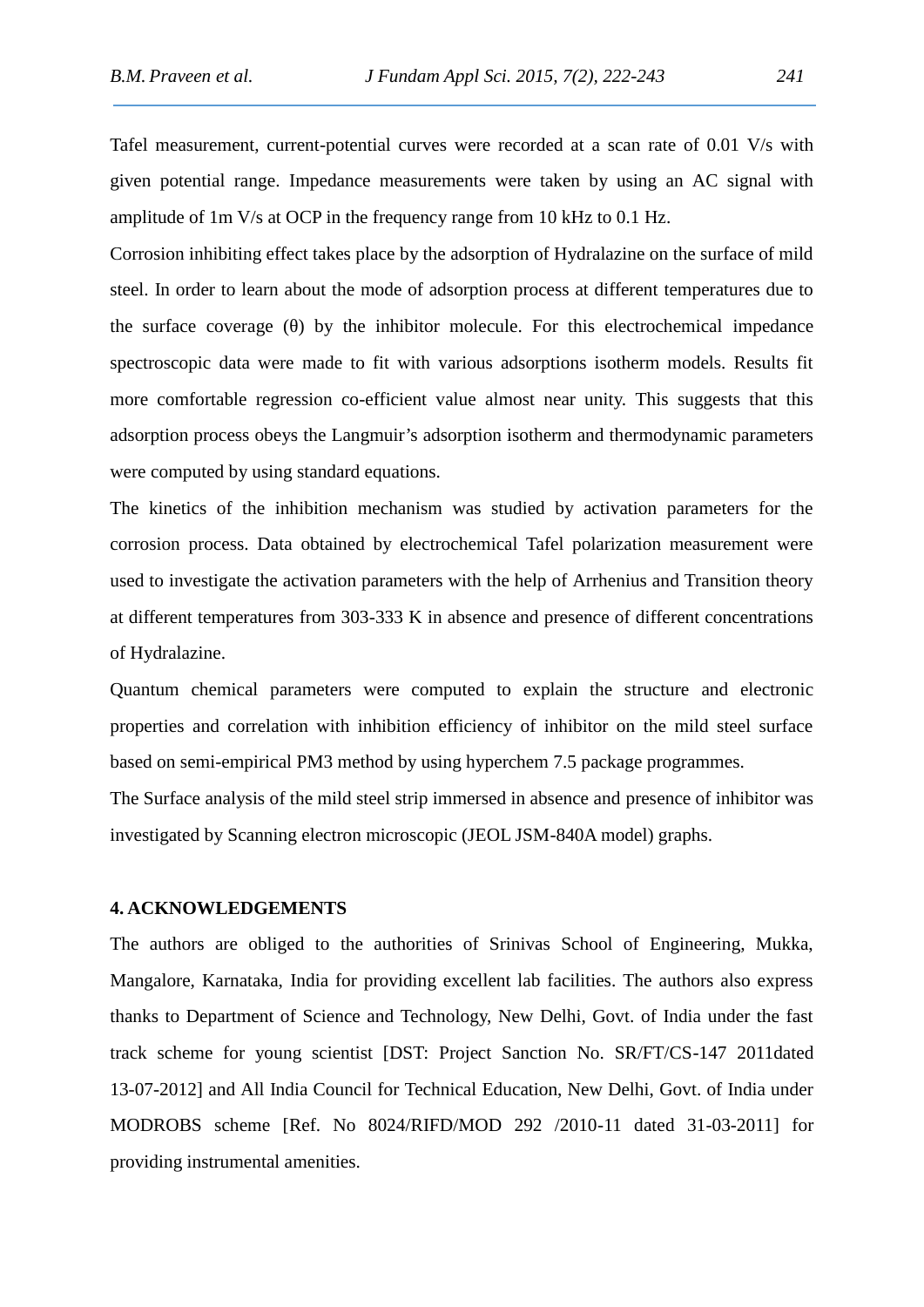### **5. REFERENCES**

- [1] Shukla S K, and Quraishi M A, (2010), Corros. Sci. 52,314–321.
- [2] Aljourani J, Raeissi K, and Golozar M A,Corros Sci.,(2009),51,1836–1843.
- [3] Fouda A S, Mostafa, H A, El-TaibF, and Elewady G Y, Corros Sci,(2005),47(8),1988–2004.
- [4] Sathiyanarayanan S,Jeyaprabha C, Muralidharan S, and Venkatachari G,Appl Surf Sci,(2006),252,(23),8107–8112.
- [5] Ouchrif A, Zegmout M, Hammouti B,El-Kadiri S,and Ramdani A,Appl Surf Sci, (2005), 252 (2),339–344.
- [6] Sathiyanarayanan S, Marikkannu C, and Palaniswamy N,Appl Surf Sci,(2005), 241,477–484.
- [7] Sudhish, K.S. and Quraishi M A, Mater Chem Phys,(2010),120(1),142–147.
- [8] Trabanelli, G. (1991): Corrosion and surface chemistry of metals, 47: 410.
- [9] Raicheva S N, Aleksiev B V and Sokolova, E.I.Corros, Sci., 1993, 34(2), 343-350.
- [10] Arab, S. and Noor, E.A, Corrosion, 1993, 49(2), 122-129.
- [11] Quraishi M A, Wajidkham M A, and Ajmal M, Bull.Electrochem.1995, 11(6), 274.
- [12] Singh, A.and Choudhary R, S, Br Corros J,(1996), 31(4),300.
- [13] Abd El-Rehim S S, Ibrahim M A M, and Khalid K F, J Appl Electrochem, (1999), 29 (5), 593-599.
- [14] Quraishi M A, Sardar R, and Jamal O, Mater Chem Phys, (2001), 71 (3), 309-313.
- [15] Yurt A, Balaban A, Ustin Kandemiv S, Bereket G, and Erx B, Mater Chem Phys.,(2005),85(2), 420-426.
- [16] Ashassi-Sorkhabi H,Shaabani B, and Seifzadeh D,.Appl Surf Sci(2005), 239(2),154-164.
- [17] Bentiss F, Traisnel M, Chaibi,N, Mernari B,Vezin H,and Lagrenee M,Corros Sci(2002), 44(10),2271-2289.
- [18] Abd El-Rehim S S, Refaey S A M, Taha F, Saleh M B and Ahmed, R A, J Appl Electrochem,(2001), 31 (5),429-435.
- [19] Tamil Selvi S, Raman V, and Rajendran N,(2003),33(12),1175-1182.
- [20] Khamis E, Corrosion (1990), 476.